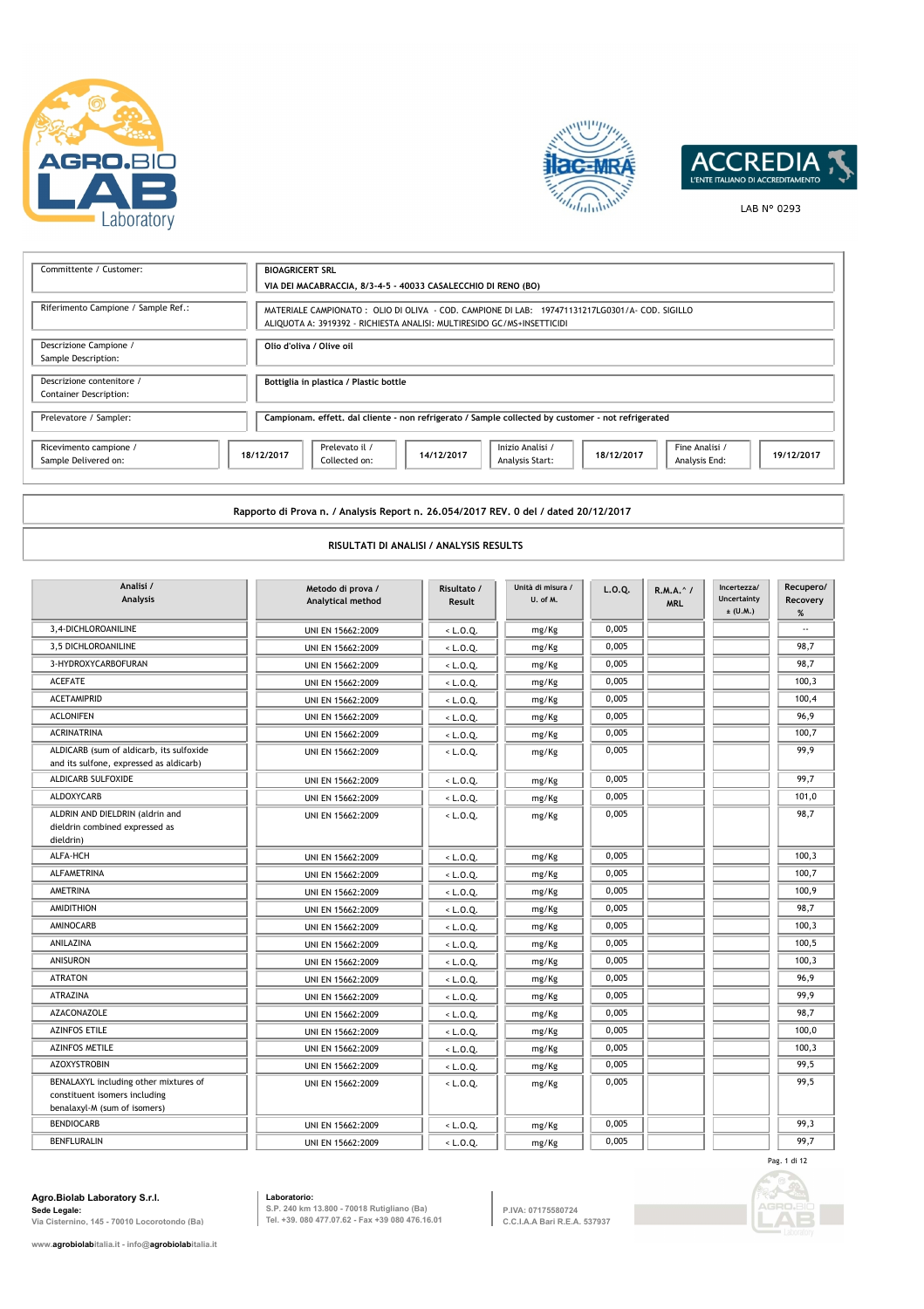





#### **Rapporto di Prova n. / Analysis Report n. 26.054/2017 REV. 0 del / dated 20/12/2017 RISULTATI DI ANALISI / ANALYSIS RESULTS Metodo di prova / Analytical method Analisi / Analysis Risultato / Result L.O.Q. R.M.A.^ / MRL Incertezza/ Uncertainty**   $\pm$  (U.M.) **Recupero/ Recovery % Unità di misura / U. of M.** BENFURACARB UNI EN 15662:2009 < L.O.Q. mg/Kg 0,005 99,5 BENOMIL UNI EN 15662:2009 < L.O.Q. mg/Kg 0,005 99,3 BENTHIAVALICARB UNI EN 15662:2009 < L.O.Q. 0,005 96,9 (Benthiavalicarb-isopropyl(KIF-230 R-L) and its enantiomer (KIF-230 S-D) and its diastereomers(KIF-230 S-L and KIF-230 R-D), expressed as benthiavalicarb-isopropyl) mg/Kg BENZOXIMATE UNI EN 15662:2009 < L.O.Q. mg/Kg 0,005 95,9 BETA-HCH | | UNI EN 15662:2009 | < L.O.Q. | | mg/Kg | | 0,005 | | | | | 101,0 BIFENAZATE (sum of bifenazate plus UNI EN 15662:2009 UNI EN 15662:2009 CLO.Q. 0,005 0,005 100,3 bifenazate-diazene expressed as bifenazate) mg/Kg BIFENOX UNI EN 15662:2009 <br/>
UNI EN 15662:2009 <br/>
<br/>
<br/>
<br/>
<br/>
<br/>
<br/>
LO.Q. mg/Kg 0,005 0,005 99,4 BIFENTRIN UNI EN 15662:2009 < L.O.Q. mg/Kg 0,005 99,9 99,9 BINAPACRYL **100,9** UNI EN 15662:2009 <br/>
UNI EN 15662:2009 <br/>  $L$  D.Q. mg/Kg 0,005 0,005 100,9 BITERTANOL (sum of isomers) UNI EN 15662:2009 UNI EN 15662:2009 VALUE 2009 UNI EN 15662:2009 UNI EN 15662:2009 UNI EN 159,5 BIXAFEN UNI EN 15662:2009  $\begin{array}{|c|c|c|c|c|c|}\hline \text{BIXA-FEN} & 0,005 & 0.005 & 0.005 & 0.005\hline \end{array}$ BOSCALID UNI EN 15662:2009  $\left|\right|$  < L.O.Q.  $\left|\right|$  mg/Kg 0,005  $\left|\right|$  99,7 BROMFENVIFOS UNI EN 15662:2009  $\leq L.0.Q$  mg/Kg 0,005  $\leq 0.05$ BROMOFOS ETILE UNI EN 15662:2009  $\le L.0.Q$  mg/Kg 0,005  $\le 0.05$ BROMOFOS METILE UNI EN 15662:2009  $\vert \cdot \vert$  c.o.q. mg/Kg 0,005  $\vert$  99,3 BROMOPROPILATO UNI EN 15662:2009 < L.O.Q. mg/Kg 0,005 100,3 BROMUCONAZOLE (sum of UNI EN 15662:2009  $\overline{\left(4.0,0.2\right)}$  mg/Kg 0,005 99,1 diasteroisomers) mg/Kg BUPIRIMATE UNI EN 15662:2009 < L.O.Q. mg/Kg 0,005 99,8 BUPROFEZIN UNI EN 15662:2009 < L.O.Q. mg/Kg 0,005 99,5 BUTOCARBOXIM UNI EN 15662:2009 < L.O.Q. mg/Kg 0,005 100,6 BUTOCARBOXIM SULFOXIDE UNI EN 15662:2009 UNI EN 15662:2009 CLO.Q. mg/Kg 0,005 99,8 BUTOXYCARBOXIM | | UNI EN 15662:2009 | | <L.O.Q. | | mg/Kg | | 0,005 || | | | | 99,6 CADUSAFOS UNI EN 15662:2009 < L.O.Q. mg/Kg 0,005 99,3 CAPTAFOL UNI EN 15662:2009 < L.O.Q. mg/Kg 0,005 99,5 CAPTAN (sum of captan and THPI, THE RESP. 2009 1001) UNI EN 15662:2009 10000 10000 10000 10000 10000 10000 10000 10000 10000 10000 10000 10000 10000 10000 10000 10000 10000 10000 10000 10000 10000 10000 10000 10000 10000 1 expressed as captan) mg/Kg CARBARYL UNI EN 15662:2009 < L.O.Q. mg/Kg 0,005 102,6 CARBENDAZIM, BENOMIL (sum of UNI EN 15662:2009 < L.O.Q. 0,005 101,3 benomil and carbendazim expressed as carbendazim) mg/Kg CARBOFENOTION UNI EN 15662:2009 < L.O.Q. mg/Kg 0,005 99,8  $\text{Carbofuran (sum of carbofuran)}$  UNI EN 15662:2009  $\text{CLO.Q.}$   $\text{mg/Kg}$  0,001 (including any carbofuran generated from carbosulfan, benfuracarb or furathiocarb) and 3-OH carbofuran expressed as carbofuran) mg/Kg CARBOSULFAN UNI EN 15662:2009 < L.O.Q. mg/Kg 0,005 06.6  $CARBOXIN$  UNI EN 15662:2009  $\begin{array}{|c|c|c|c|c|c|}\hline \text{C} & \text{mg/Kg} & \text{0,005} & \text{0.05} \\\hline \end{array}$ CHINOMETHIONAT UNI EN 15662:2009 UNI EN 15662:2009 CHINOMETHIONAT 99,7 CHLORANTRANILIPROLE UNI EN 15662:2009 UNI EN 15662:2009 CALO.Q. mg/Kg 0,005 01 10 1,0

CHLORBENZILAT UNI EN 15662:2009 < L.O.Q. mg/Kg 0,005 99,5

**Agro.Biolab Laboratory S.r.l.**

**www.agrobiolabitalia.it - info@agrobiolabitalia.it**

**Sede Legale: Via Cisternino, 145 - 70010 Locorotondo (Ba)**

**Laboratorio: S.P. 240 km 13.800 - 70018 Rutigliano (Ba) Tel. +39. 080 477.07.62 - Fax +39 080 476.16.01**

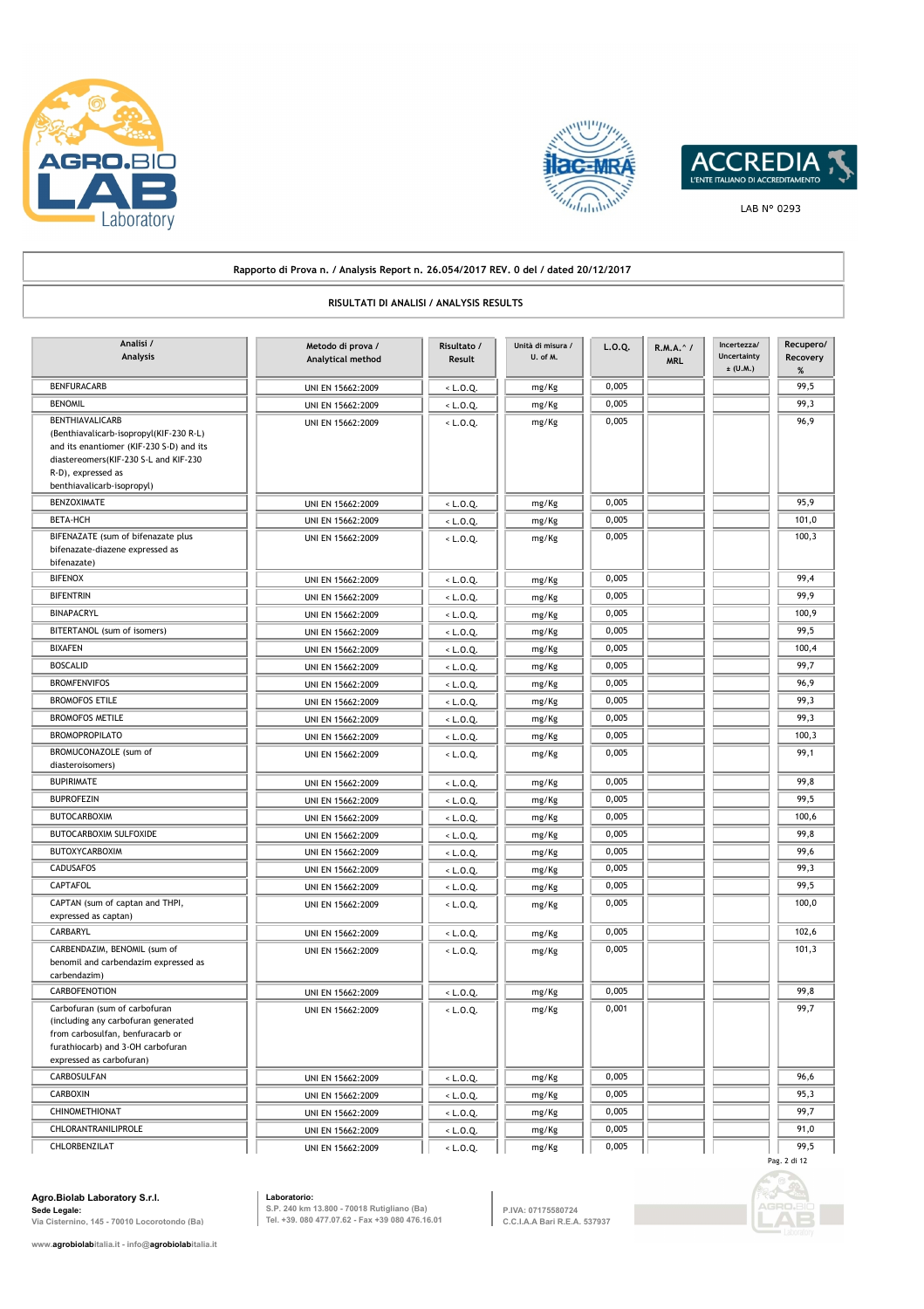





#### **Rapporto di Prova n. / Analysis Report n. 26.054/2017 REV. 0 del / dated 20/12/2017 RISULTATI DI ANALISI / ANALYSIS RESULTS Metodo di prova / Analytical method Analisi / Analysis Risultato / Result L.O.Q. R.M.A.^ / MRL Incertezza/ Uncertainty**   $\pm$  (U.M.) **Recupero/ Recovery % Unità di misura / U. of M.** CHLORBROMURON UNI EN 15662:2009 < L.O.Q. mg/Kg 0,005 98,2 CHLORETURON UNI EN 15662:2009 <br/>
UNI EN 15662:2009 <br/>
<br/>
<br/>
<br/>
<br/>
<br/>
CHLORETURON 100,3 CHLORFENAPYR UNI EN 15662:2009  $\begin{array}{|c|c|c|c|c|c|}\hline \text{CHLORE} & \text{mg/Kg} & \text{0,005} \hline \end{array}$  99,5 CHLORIDAZON (sum of chloridazon and UNI EN 15662:2009 < L.O.Q. 9 mg/Kg 0,005 100,9 chloridazon-desphenyl, expressed as chloridazon) mg/Kg CHLORONEB UNI EN 15662:2009 < L.O.Q. mg/Kg 0,005 100,9 CHLOROPROPILATE UNI EN 15662:2009 < L.O.Q. mg/Kg 0,005 99,4 CHLOROTHALONIL UNI EN 15662:2009 < L.O.Q. mg/Kg 0,005 100,3 CHLOROTOLURON UNI EN 15662:2009 < L.O.Q. mg/Kg 0,005 100,3 CHLORTHION UNI EN 15662:2009 < L.O.Q. mg/Kg 0,005 99,3 CHLORTHIOPHOS UNI EN 15662:2009 < L.O.Q. mg/Kg 0,005 99,3 CIPROCONAZOLO UNI EN 15662:2009 < L.O.Q. mg/Kg 0,005 100,4 CIS CLORDANO UNI EN 15662:2009 < L.O.Q. mg/Kg 0,005 100,7 CLIMBAZOLE UNI EN 15662:2009 < L.O.Q. mg/Kg 0,005 100,5 CLOFENTEZINE UNI EN 15662:2009 < L.O.Q. mg/Kg 0,005 100,0 CLORFENSON UNI EN 15662:2009 < L.O.Q. mg/Kg 0,005 99,9 CLORFENVINFOS | | UNI EN 15662:2009 | | <L.O.Q. | | mg/Kg | | 0,005 || | | 99,2 CLORFLUAZURON UNI EN 15662:2009 < L.O.Q. mg/Kg 0,005 99,3 CLORMEFOS UNI EN 15662:2009 < L.O.Q. mg/Kg 0,005 97,3 CLOROXURON UNI EN 15662:2009 < L.O.Q. mg/Kg 0,005 95,9 CLORPIRIFOS ETILE | | UNI EN 15662:2009 | | < L.O.Q. | | mg/Kg | | 0,005 | | | | 100,5 CLORPIRIFOS METILE | | UNI EN 15662:2009 | | < L.O.Q. | | mg/Kg | | 0,005 | | | | 101,0 CLORPROFAM UNI EN 15662:2009 < L.O.Q. mg/Kg 0,005 100,1 CLORTALDIMETILE | | UNI EN 15662:2009 | | < L.O.Q. | | mg/Kg | | 0,005 | | | | | | 99,8 CLOTHIANIDIN UNI EN 15662:2009 < L.O.Q. mg/Kg 0,005 99,9 CLOZOLINATE UNI EN 15662:2009 < L.O.Q. mg/Kg 0,005 98,9 COUMAFOS UNI EN 15662:2009 < L.O.Q. mg/Kg 0,005 100,8 CYANOFENPHOS UNI EN 15662:2009 < L.O.Q. mg/Kg 0,005 99,5 CYANOPHOS UNI EN 15662:2009 < L.O.Q. mg/Kg 0,005 99,6 CYAZOFAMID UNI EN 15662:2009 < L.O.Q. mg/Kg 0,005 96,4 CYFLUFENAMID (sum of cyflufenamid UNI EN 15662:2009 (CYFLUFENAMID (sum of cyflufenamid 100,3 (Z-isomer) plus its E-isomer) mg/Kg CYFLUTRIN (cyfluthrin including other UNI EN 15662:2009  $\sqrt{L}$ , D.O. 0, 0,005 0,005 100,1 mixtures of constituent isomers -sum of isomers-) mg/Kg CYMIAZOLE UNI EN 15662:2009 < L.O.Q. mg/Kg 0,005 96,0 CYMOXANIL UNI EN 15662:2009 < L.O.Q. mg/Kg 0,005 95,6 CYPERMETRIN (cypermethrin including UNI EN 15662:2009  $\left\lfloor \frac{1}{2} \cdot \frac{1}{2} \cdot \frac{1}{2} \cdot \frac{1}{2} \cdot \frac{1}{2} \cdot \frac{1}{2} \cdot \frac{1}{2} \cdot \frac{1}{2} \cdot \frac{1}{2} \cdot \frac{1}{2} \cdot \frac{1}{2} \cdot \frac{1}{2} \cdot \frac{1}{2} \cdot \frac{1}{2} \cdot \frac{1}{2} \cdot \frac{1}{2} \cdot \frac{1}{2} \cdot \frac{1}{2} \$ other mixtures of constituent isomers -sum of isomers-) mg/Kg CYPRODINIL UNI EN 15662:2009 < L.O.Q. mg/Kg 0,005 100,2 CYROMAZINE UNI EN 15662:2009 < L.O.Q. mg/Kg 0,005 100,4 DAIMURON UNI EN 15662:2009 < L.O.Q. mg/Kg 0,005 100,3 DDT (sum of p,p'-DDT, o,p'-DDT, UNI EN 15662:2009 < L.O.Q. 0,005 100,4 p,p'-DDE and p,p'-TDE (DDD) expressed as DDT) mg/Kg

**Agro.Biolab Laboratory S.r.l. Sede Legale:**

**Via Cisternino, 145 - 70010 Locorotondo (Ba)**

**www.agrobiolabitalia.it - info@agrobiolabitalia.it**

**Laboratorio: S.P. 240 km 13.800 - 70018 Rutigliano (Ba) Tel. +39. 080 477.07.62 - Fax +39 080 476.16.01**

**P.IVA: 07175580724 C.C.I.A.A Bari R.E.A. 537937**



Pag. 3 di 12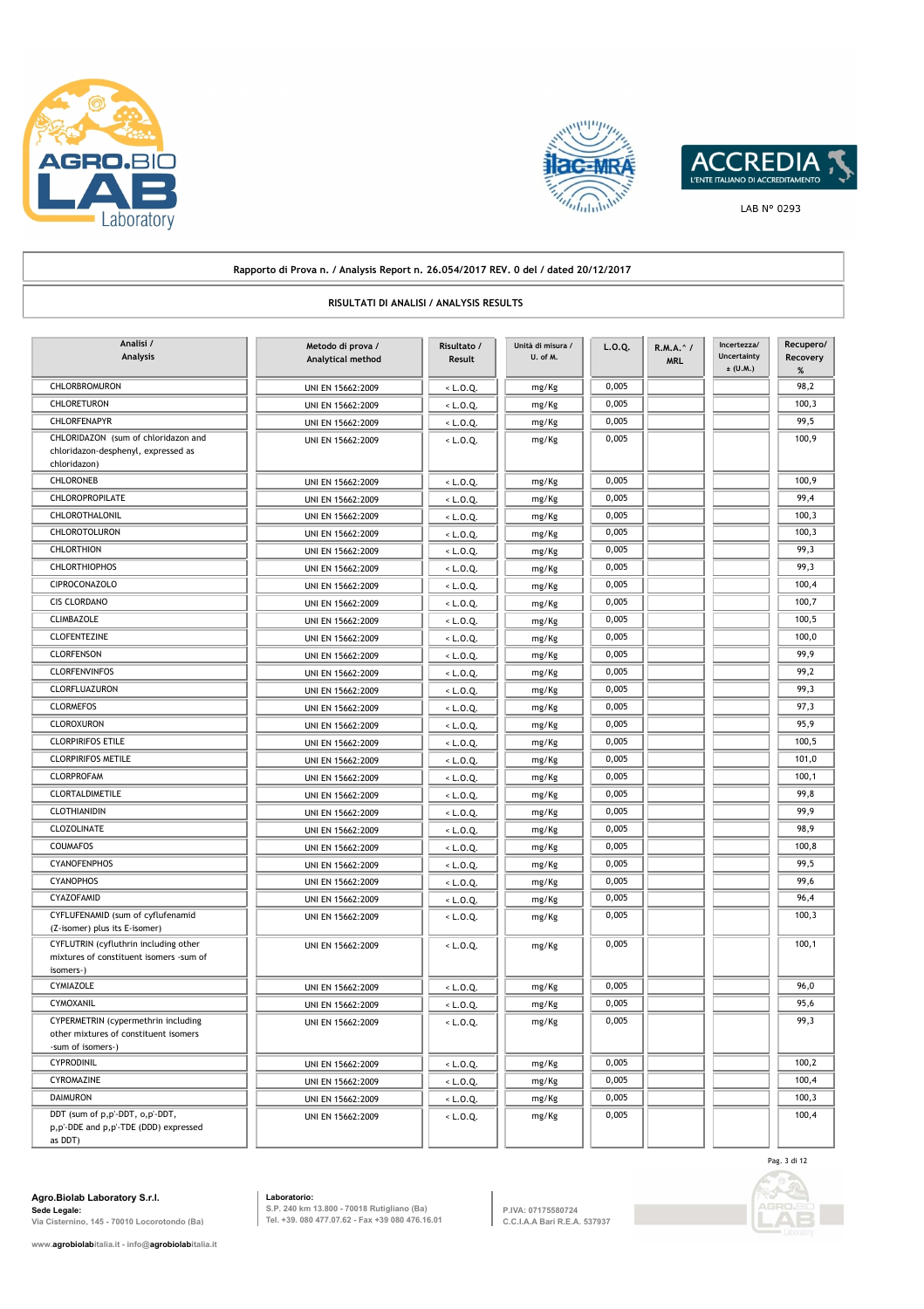





### **Rapporto di Prova n. / Analysis Report n. 26.054/2017 REV. 0 del / dated 20/12/2017 RISULTATI DI ANALISI / ANALYSIS RESULTS Metodo di prova / Analytical method Analisi / Analysis Risultato / Result L.O.Q. R.M.A.^ / MRL Incertezza/ Uncertainty**   $\pm$  (U.M.) **Recupero/ Recovery % Unità di misura / U. of M.** DEET (N,N-Diethyl-m-toluamid) UNI EN 15662:2009 < L.O.Q. mg/Kg 0,005 0,005 100,3 DELTA-HCH UNI EN 15662:2009 < L.O.Q. mg/Kg 0,005 99,8 DELTAMETHRIN (cis-deltamethrin) UNI EN 15662:2009 < L.O.Q. mg/Kg 0,005 0,005 101,5 DEMETON-S-METHYL **DEMETON-S-METHYL** 99,5 DEMETON-S-METHYL-SULPHONE UNI EN 15662:2009 < L.O.Q. mg/Kg 0,005 99,2 DESETHYL ATRAZIN UNI EN 15662:2009 < L.O.Q. mg/Kg 0,005 97,7 DESETHYL SIMAZIN **DESETHYL SIMAZIN** UNI EN 15662:2009  $\begin{array}{|c|c|c|c|c|c|}\n\hline\n\text{0,005} & \text{mg/Kg} & \text{0,005} \\
\hline\n\end{array}$ DESETHYL-PRIRIMIPHOS-METIL-N UNI EN 15662:2009  $\leq$  L.O.Q. mg/Kg 0,005 97,3 DESMETHYL FORMAMIDO PIRIMICARB UNI EN 15662:2009  $\left\vert \left\langle \right. +1.0.Q. \right\vert$  mg/Kg 0,005 99,9 DESMETHYL PIRIMICARB UNI EN 15662:2009 < L.O.Q. mg/Kg 0,005 99,7 DIAFENTHIURON UNI EN 15662:2009 < L.O.Q. mg/Kg 0,005 101,2 DIAZINONE UNI EN 15662:2009 | <L.O.Q. | mg/Kg 0,005 | 100,3 DICAPTHON UNI EN 15662:2009 UNI EN 15662:2009 CLO.Q. mg/Kg 0,005 95,9 DICHLOFENTHION UNI EN 15662:2009 (C.D.Q. mg/Kg 0,005 99,8 DICLOBUTRAZOLO UNI EN 15662:2009 | < L.O.Q. | mg/Kg 0,005 | 101,2 DICLOFLUANIDE UNI EN 15662:2009 UNI EN 15662:2009 UNI EN 15662:2009 UNI EN 15662:2009 UNI EN 15662:2009 UNI EN ME DICLORAN UNI EN 15662:2009 < L.O.Q. mg/Kg 0,005 101,3 DICLORVOS UNI EN 15662:2009 | < L.O.Q. | mg/Kg 0,005 | 99,3 DICOFOL (sum of p,p' and o,p' isomers) UNI EN 15662:2009 | < L.O.Q. | mg/Kg 0,005 | | 100,3 DICROTOPHOS UNI EN 15662:2009  $\left|\right|$  C.O.Q.  $\left|\right|$  mg/Kg 0,005  $\left|\right|$  99,8 DIELDRIN UNI EN 15662:2009 < L.O.Q. mg/Kg 0,005 99,7 DIETHOFENCARB UNI EN 15662:2009 < L.O.Q. mg/Kg 0,005 98,5 DIFENOCONAZOLO UNI EN 15662:2009 < L.O.Q. mg/Kg 0,005 102,6 DIFENOXURON UNI EN 15662:2009 < L.O.Q. mg/Kg 0,005 98,2 DIFLUBENZURON UNI EN 15662:2009 < L.O.Q. mg/Kg 0,005 100,3 DIFLUFENICAN UNI EN 15662:2009 < L.O.Q. mg/Kg 0,005 101,3  $DIMETHENAMID-P (dimethenamid-p$   $UNI EN 15662:2009$   $\left\{\n\begin{array}{ccc}\n\end{array}\n\right.\n\left.\n\right.\n\left.\n\left.\n\right.\n\left.\n\right.\n\left.\n\right.\n\left.\n\right.\n\left.\n\right.\n\left.\n\right.\n\left.\n\right.\n\left.\n\left.\n\right.\n\left.\n\right.\n\left.\n\right.\n\left.\n\right.\n\left.\n\right.\n\left.\n\right.\n\left.\n\right.\n\left.\n\right.\n\left.\n\right.\n\left.\n\right.\n\left.\n\right.\n\$ including other mixtures of constituent isomers (sum of isomers)) mg/Kg UNI EN 15662:2009 < L.O.Q. DIMETHOATE (sum of dimethoate and 0,005 - omethoate expressed as dimethoate) mg/Kg DIMETHOMORPH (sum of isomers) UNI EN 15662:2009 UNI EN 15662:2009  $\sqrt{1-\epsilon}$  L.O.Q. mg/Kg 0,005  $\sqrt{99,3}$ DINICONAZOLE (sum of isomers) UNI EN 15662:2009 UNI EN 15662:2009 | <L.O.Q. | mg/Kg 0,005 | 100,2 DINOBUTON UNI EN 15662:2009 < L.O.Q. mg/Kg 0,005 100,5 DINOCAP (sum of dinocap isomers and UNI EN 15662:2009  $\leq L.0.0$ . 0,005 0,005 100.9 their corresponding phenols expressed as dinocap) mg/Kg DIOXABENZOFOS (SALITHION) UNI EN 15662:2009  $\begin{array}{|c|c|c|c|c|c|c|c|c|} \hline \text{mg/kg} & \text{0,005} & \text{0.005} \hline \end{array}$  99,8 DIOXATHION (sum of isomers) UNI EN 15662:2009 UNI EN 15662:2009 | <L.O.Q. mg/Kg 0,005 | 0,005 99,6 DIPHENAMID UNI EN 15662:2009 < L.O.Q. mg/Kg 0,005 94,3 DIPHENILAMINE UNI EN 15662:2009 < L.O.Q. mg/Kg 0,005 99,9 DISULFOTON (sum of disulfoton, The Contract of the UNI EN 15662:2009 (CLO, OC) | mg/Kg | 0,005 | 100,3 disulfoton sulfoxide and disulfoton sulfone expressed as disulfoton) mg/Kg DISULFOTON-PS-SULFON UNI EN 15662:2009 < L.O.Q. mg/Kg 0,005 101,3 DITALIMFOS UNI EN 15662:2009 UNI EN 15662:2009 | <L.O.Q. | mg/Kg 0,005 | 99,6

#### **Agro.Biolab Laboratory S.r.l. Sede Legale:**

**Via Cisternino, 145 - 70010 Locorotondo (Ba)**

**www.agrobiolabitalia.it - info@agrobiolabitalia.it**

**Laboratorio: S.P. 240 km 13.800 - 70018 Rutigliano (Ba) Tel. +39. 080 477.07.62 - Fax +39 080 476.16.01**

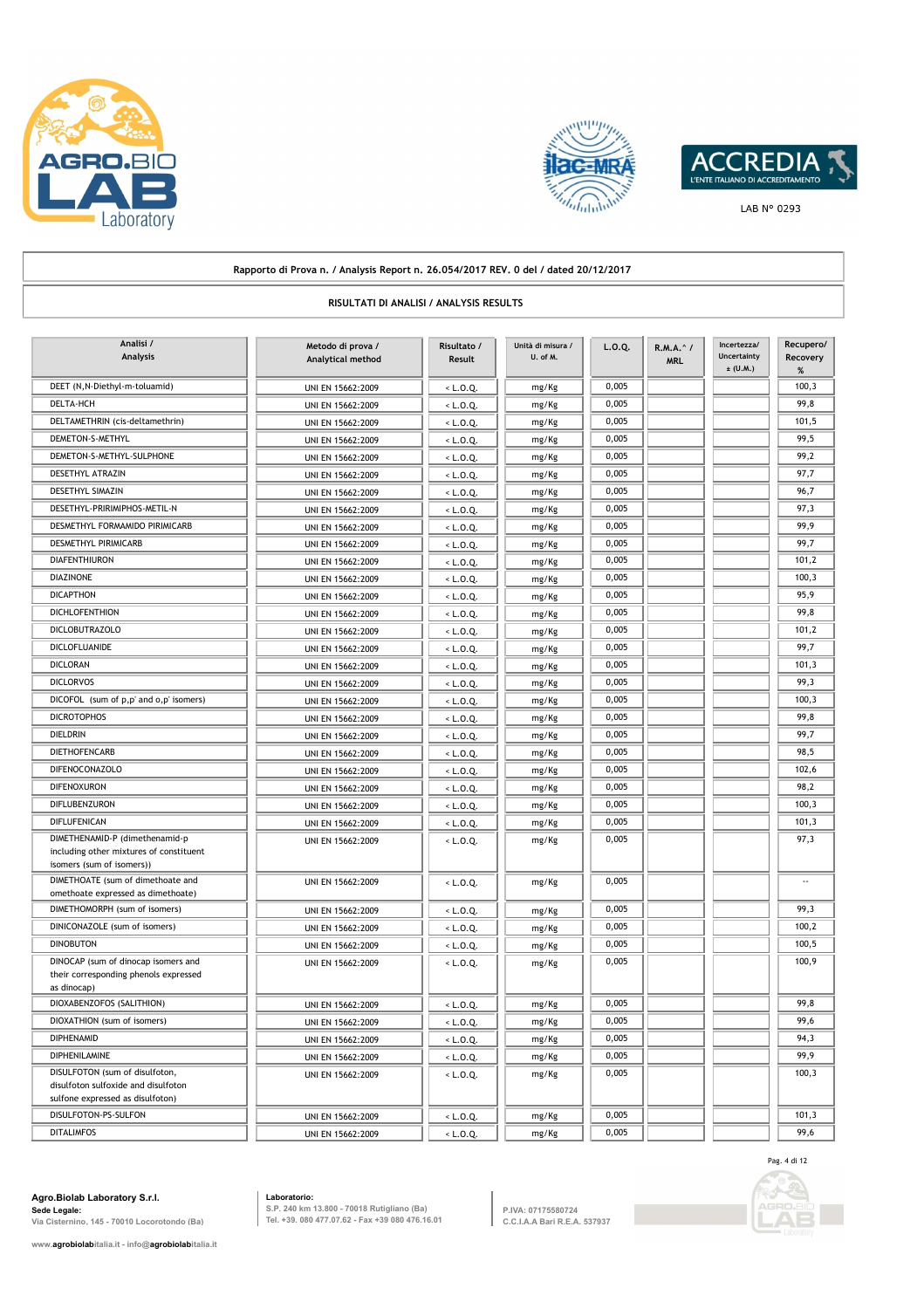





## **Rapporto di Prova n. / Analysis Report n. 26.054/2017 REV. 0 del / dated 20/12/2017 RISULTATI DI ANALISI / ANALYSIS RESULTS Metodo di prova / Analytical method Analisi / Analysis Risultato / Result L.O.Q. R.M.A.^ / MRL Incertezza/ Uncertainty**   $\pm$  (U.M.) **Recupero/ Recovery % Unità di misura / U. of M.** DITHIANON UNI EN 15662:2009  $\left\vert \left. \right\vert \left. \right\vert$   $\left\vert \left. \right\vert \left. \right\vert$   $\left\vert \left. \right\vert \left\vert \right\vert$   $\left\vert \left. \right\vert \left\vert \right\vert$   $\left\vert \left. \right\vert \right\vert$   $\left\vert \left. \right\vert \right\vert$   $\left\vert \left. \right\vert \right\vert$   $\left\vert \left. \right\vert \right\vert$   $\left\vert \left. \right\vert \right\vert$   $\left\vert \left. \right\vert \right\vert$ DIURON UNI EN 15662:2009  $\sqrt{27.7}$   $\sqrt{27.7}$   $\sqrt{27.7}$   $\sqrt{27.7}$   $\sqrt{27.7}$   $\sqrt{27.7}$   $\sqrt{27.7}$   $\sqrt{27.7}$   $\sqrt{27.7}$   $\sqrt{27.7}$   $\sqrt{27.7}$   $\sqrt{27.7}$   $\sqrt{27.7}$   $\sqrt{27.7}$   $\sqrt{27.7}$   $\sqrt{27.7}$   $\sqrt{27.7}$   $\sqrt{27.7}$ DODINA UNI EN 15662:2009 <br/>  $\begin{array}{|c|c|c|c|c|c|}\n\hline\n\text{CDI} & \text{C} & \text{C} & \text{C} & \text{C} & \text{C} & \text{C} \\
\hline\n\end{array}$ ENDOSULFAN (sum of alpha-and UNI EN 15662:2009 | <L.O.Q. | mg/Kg | 0,005 | 100,1 beta-isomers and endosulfan-sulphate expressed as endosulfan) mg/Kg ENDRIN UNI EN 15662:2009 < L.O.Q. mg/Kg 0,005 96,6 ENDRIN ALDEIDE UNI EN 15662:2009 < L.O.Q. mg/Kg 0,005 95,3 ENDRIN CHETONE UNI EN 15662:2009 < L.O.Q. mg/Kg 0,005 97,9 EPN | | UNI EN 15662:2009 | | < L.O.Q. | | mg/Kg | | 0,005 | | | | | | 99,7 EPOXICONAZOLE UNI EN 15662:2009 < L.O.Q. mg/Kg 0,005 102,5 EPTENOFOS UNI EN 15662:2009 < L.O.Q. mg/Kg 0,005 99,3 ESACLOROBENZENE UNI EN 15662:2009 < L.O.Q. mg/Kg 0,005 101,3 ESACONAZOLO UNI EN 15662:2009 < L.O.Q. mg/Kg 0,005 101,3 ESFENVALERATE UNI EN 15662:2009 < L.O.Q. mg/Kg 0,005 100,8 ETACONAZOLO UNI EN 15662:2009 < L.O.Q. mg/Kg 0,005 99,5 ETHIOFENCARB UNI EN 15662:2009 < L.O.Q. mg/Kg 0,005 95,2 ETHIOFENCARB SULFOXIDE UNI EN 15662:2009  $\begin{array}{|c|c|c|c|c|}\hline \text{EVAL} & \text{mg/Kg} & 0.005 & 0.005 & 98.8 \\\hline \end{array}$ ETHIOFENCARB SULPHONE UNI EN 15662:2009 (C.O.Q. mg/Kg 0,005 100,3 ETHIRIMOL **100,3** UNI EN 15662:2009 <br/>  $\left| \begin{array}{ccc} \text{C} & \text{C} & \text{C} \\ \text{D} & \text{D} & \text{D} \end{array} \right|$  =  $\left| \begin{array}{ccc} \text{D} & \text{D} & \text{D} \\ \text{E} & \text{D} & \text{D} \end{array} \right|$  =  $\left| \begin{array}{ccc} \text{D} & \text{D} & \text{D} \\ \text{E} & \text{E} & \text{D} \end{array} \right|$  =  $\left| \begin$ ETHOPROFOS UNI EN 15662:2009 < L.O.Q. mg/Kg 0,005 100,2 ETHOXYQUIN UNI EN 15662:2009 < L.O.Q. mg/Kg 0,005 96,3 ETION UNI EN 15662:2009 < L.O.Q. mg/Kg 0,005 99,8 ETOFENPROX UNI EN 15662:2009 < L.O.Q. mg/Kg 0,005 100,5 ETOXAZOLE UNI EN 15662:2009 < L.O.Q. mg/Kg 0,005 99,7 ETRIDIAZOLE UNI EN 15662:2009 < L.O.Q. mg/Kg 0,005 96,6 ETRIMFOS UNI EN 15662:2009 < L.O.Q. mg/Kg 0,005 100,3 FAMOPHOS (FAMPHUR) || UNI EN 15662:2009 || <L.O.Q. || mg/Kg || 0,005 || || || 96,6 FAMOXADONE UNI EN 15662:2009 < L.O.Q. mg/Kg 0,005 101,1 FENAMIDONE UNI EN 15662:2009 < L.O.Q. mg/Kg 0,005 96,9 FENAMIPHOS (sum of fenamiphos and its UNI EN 15662:2009 (CLO.O. 0,005 0,005 100,5 100,5 100,5 100,5 sulphoxide and sulphone expressed as fenamiphos) mg/Kg FENARIMOL UNI EN 15662:2009 < L.O.Q. mg/Kg 0,005 100,1 FENAZAQUIN UNI EN 15662:2009 < L.O.Q. mg/Kg 0,005 98,9 FENBUCONAZOLO UNI EN 15662:2009 < L.O.Q. mg/Kg 0,005 100,2 FENCHLORPHOS UNI EN 15662:2009 < L.O.Q. mg/Kg 0,005 95,3 FENEXAMIDE UNI EN 15662:2009 < L.O.Q. mg/Kg 0,005 100,4 FENFLUTHRIN UNI EN 15662:2009 < L.O.Q. mg/Kg 0,005 101,0 FENITROTION UNI EN 15662:2009 < L.O.Q. mg/Kg 0,005 99,4 FENOTIOCARB UNI EN 15662:2009 < L.O.Q. mg/Kg 0,005 100,0 FENOXYCARB UNI EN 15662:2009 < L.O.Q. mg/Kg 0,005 99,8 FENPICLONIL UNI EN 15662:2009 < L.O.Q. mg/Kg 0,005 97,9 FENPROPATRIN UNI EN 15662:2009 < L.O.Q. mg/Kg 0,005 101,4 FENPROPIMORPH (sum of isomers) UNI EN 15662:2009 (CLO.Q. mg/Kg 0,005 101,0

**Agro.Biolab Laboratory S.r.l. Sede Legale: Via Cisternino, 145 - 70010 Locorotondo (Ba)** **Laboratorio:**

**S.P. 240 km 13.800 - 70018 Rutigliano (Ba) Tel. +39. 080 477.07.62 - Fax +39 080 476.16.01** **P.IVA: 07175580724 C.C.I.A.A Bari R.E.A. 537937**

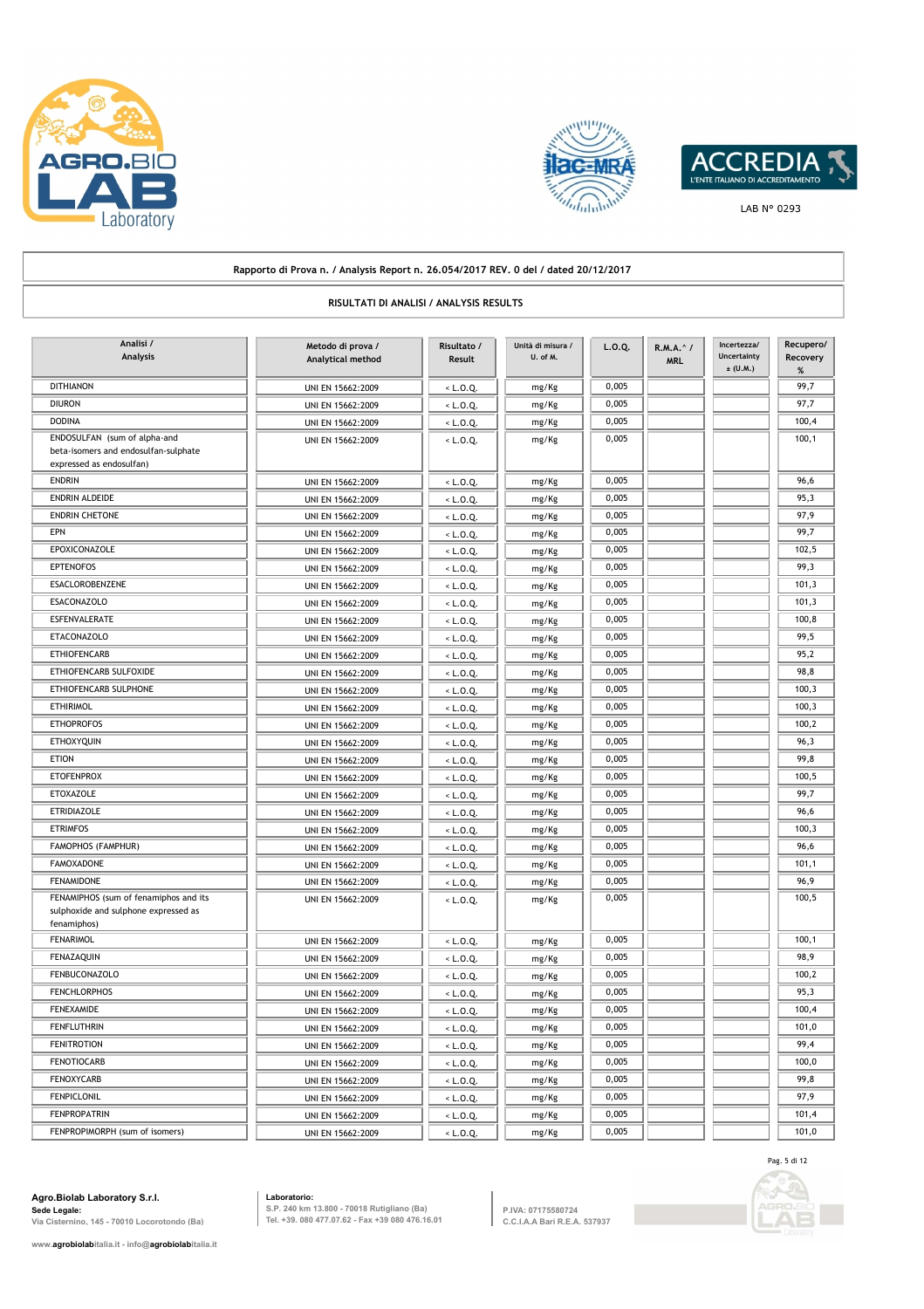





#### **Rapporto di Prova n. / Analysis Report n. 26.054/2017 REV. 0 del / dated 20/12/2017 RISULTATI DI ANALISI / ANALYSIS RESULTS Metodo di prova / Analytical method Analisi / Analysis Risultato / Result L.O.Q. R.M.A.^ / MRL Incertezza/ Uncertainty**   $\pm$  (U.M.) **Recupero/ Recovery % Unità di misura / U. of M.** FENPYROXIMATE UNI EN 15662:2009 < L.O.Q. mg/Kg 0,005 99,4 FENSON UNI EN 15662:2009 < L.O.Q. mg/Kg 0,005 98,6 FENSULFOTHION (somma di UNI EN 15662:2009 < L.O.Q. 0,005 96,4 fensulfothion, del suo analogo d'ossigeno e dei loro solfoni, espressa in fensulfothion) mg/Kg FENSULFOTHION-PO-SULFON UNI EN 15662:2009 (C.O.Q. mg/Kg 0,005 99,9 FENTHION (fenthion and its oxigen UNI EN 15662:2009 | <L.O.O. | mg/Kg | 0,005 | 99,5 analogue, their sulphoxides and sulfone expressed as parent) mg/Kg FENTHION-PO-SULFON UNI EN 15662:2009 < L.O.Q. mg/Kg 0,005 100,3 FENTHION-PS-SULFON UNI EN 15662:2009 < L.O.Q. mg/Kg 0,005 100,005 100,0 FENURON UNI EN 15662:2009 < L.O.Q. mg/Kg 0,005 100,3 FENVALERATE (any ratio of constituent The UNI EN 15662:2009 UNI EN 15662:2009 UNI EN 15662:2009 UNI EN 15662:2009 UNI EN 15662:2009 UNI EN 15662:2009 UNI EN 15662:2009 UNI EN 15662:2009 UNI EN 15662:2009 UNI EN 15662:2009 isomers (RR, SS, RS & SR) including esfenvalerate) mg/Kg FIPRONIL (sum of fipronil + sulfone UNI EN 15662:2009 UNI EN 15662:2009  $\leq$  L.O.Q.  $\qquad \qquad \qquad$  mg/Kg 0,005  $\qquad \qquad$  0,005 metabolite expressed as fipronil) mg/Kg FLONICAMID (sum of flonicamid, TNFG UNI EN 15662:2009 | <L.O.Q. | mg/Kg 0,005 99,4 and TNFA) mg/Kg FLUAZINAM UNI EN 15662:2009 < L.O.Q. mg/Kg 0,005 98,8 FLUCYTHRINATE (flucythrinate The UNI EN 15662:2009 < L.O.Q. 0,005 0,005 100,6 including other mixtures of constituent isomers (sum of isomers)) mg/Kg FLUDIOXONIL UNI EN 15662:2009 < L.O.Q. mg/Kg 0,005 99,2 FLUFENACET (sum of all compounds UNI EN 15662:2009 UNI EN 15662:2009 US ALLO.Q. containing the N fluorophenyl-N-isopropyl moiety, expressed as flufenacet equivalent) mg/Kg FLUFENOXURON UNI EN 15662:2009 <br/>
UNI EN 15662:2009 <br/>
<br/>
<br/>
<br/>
<br/>
<br/>
<br/>
<br/>
<br/>
<br/>
<br/>
<br/>
<br/>
<br/>
<br/>
<br/>
LO.Q. Mg/Kg 0,005 100,8 FLUOMETURON UNI EN 15662:2009 <br/>
UNI EN 15662:2009 <br/>
<br/>
<br/>
<br/>
<br/>
<br/>
<br/>
<br/>
<br/>
<br/>
<br/>
<br/>
<br/>
<br/>
<br/>
<br/>
LO.Q. Mg/Kg 0,005 0,005 100,3 FLUOPICOLIDE UNI EN 15662:2009 UNI EN 15662:2009 | <L.O.Q. | mg/Kg | 0,005 | 99,3 FLUOTHIURON **EN 15662:2009** < L.O.Q. mg/Kg 0,005 100,3 FLUOTRIMAZOLE **199,9**<br>
UNI EN 15662:2009 <br/>  $\begin{array}{|c|c|c|c|c|c|}\n\hline\n\text{L.O.Q.}}\n\hline\n\text{mg/Kg} & 0,005\n\end{array}$ FLUQUINCONAZOLO UNI EN 15662:2009 < L.O.Q. mg/Kg 0,005 97,9 FLUSILAZOLO UNI EN 15662:2009 < L.O.Q. mg/Kg 0,005 99,5 FLUTRIAFOL UNI EN 15662:2009 < L.O.Q. mg/Kg 0,005 96,4 FOLPET (sum of folpet and phtalimide,  $\frac{1}{101}$  EN 15662:2009  $\frac{1}{101}$   $\frac{1}{200}$   $\frac{1}{100}$   $\frac{1}{100}$   $\frac{1}{100}$   $\frac{1}{100}$   $\frac{1}{101}$   $\frac{1}{200}$   $\frac{1}{101}$   $\frac{1}{200}$   $\frac{1}{101}$   $\frac{1}{200}$   $\frac{1}{101}$  expressed as folpet) mg/Kg FONOFOS UNI EN 15662:2009 < L.O.Q. mg/Kg 0,005 94,7 FORCHLORFENURON UNI EN 15662:2009 < L.O.Q. mg/Kg 0,005 100,3 FORMOTION UNI EN 15662:2009 < L.O.Q. mg/Kg 0,005 95,6 FOSALONE UNI EN 15662:2009 < L.O.Q. mg/Kg 0,005 100,8 FOSFAMIDONE UNI EN 15662:2009 < L.O.Q. mg/Kg 0,005 96,7 FOXIM | | UNI EN 15662:2009 | | < L.O.Q. | | mg/Kg | | 0,005 | | | | | | 99,9 FURALAXIL UNI EN 15662:2009 < L.O.Q. mg/Kg 0,005 101,3 FURATHIOCARB UNI EN 15662:2009 < L.O.Q. mg/Kg 0,005 100,6 GAMMA-CHLORDANE UNI EN 15662:2009 < L.O.Q. mg/Kg 0,005 99,3

HALFENPROX **DEALEMENT ON THE UNI EN 15662:2009** < L.O.Q. mg/Kg 0,005 99,5

## **Agro.Biolab Laboratory S.r.l. Sede Legale:**

**Via Cisternino, 145 - 70010 Locorotondo (Ba)**

**www.agrobiolabitalia.it - info@agrobiolabitalia.it**

**Laboratorio: S.P. 240 km 13.800 - 70018 Rutigliano (Ba) Tel. +39. 080 477.07.62 - Fax +39 080 476.16.01**

**P.IVA: 07175580724 C.C.I.A.A Bari R.E.A. 537937**



Pag. 6 di 12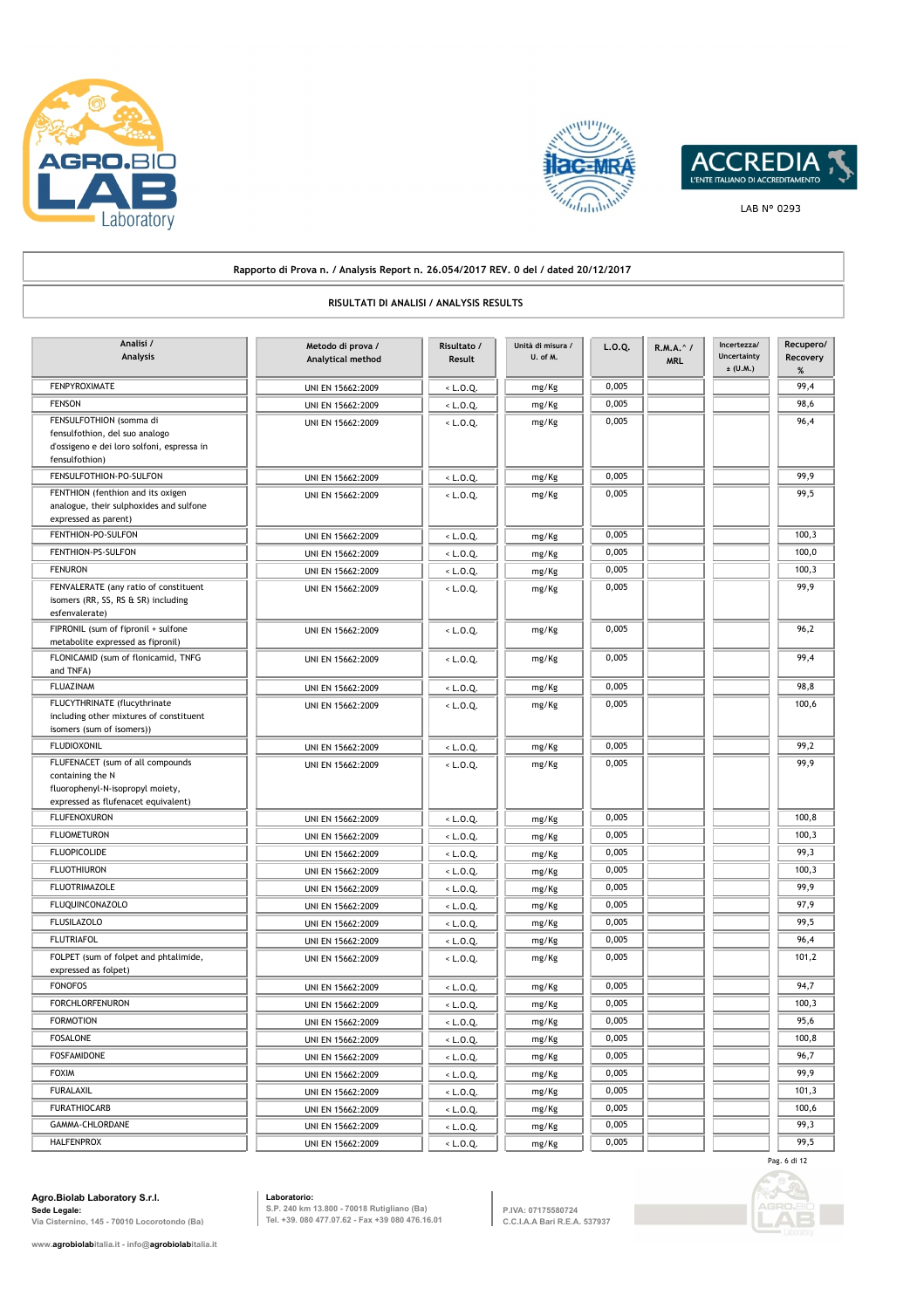





#### **Rapporto di Prova n. / Analysis Report n. 26.054/2017 REV. 0 del / dated 20/12/2017 RISULTATI DI ANALISI / ANALYSIS RESULTS Metodo di prova / Analytical method Analisi / Analysis Risultato / Result L.O.Q. R.M.A.^ / MRL Incertezza/ Uncertainty ± (U.M.) Recupero/ Recovery % Unità di misura / U. of M.** HEPTACLOR (sum of heptachlor and UNI EN 15662:2009  $\left\vert \left( \begin{array}{ccc} 1.0,0.05 & mg/Kg & 0.005 \end{array} \right) \right\vert$  96,4 heptachlor epoxide expressed as heptachlor) mg/Kg HEPTACLOR EPOXIDE UNI EN 15662:2009 < L.O.Q. mg/Kg 0,005 99,9 HEXAFLUMURON UNI EN 15662:2009 < L.O.Q. mg/Kg 0,005 102,6 HEXYTHIAZOX UNI EN 15662:2009 < L.O.Q. mg/Kg 0,005 99,8 IMAZALIL UNI EN 15662:2009 < L.O.Q. mg/Kg 0,005 99,4 IMIDACLOPRID | | UNI EN 15662:2009 | | < L.O.Q. | | mg/Kg | | 0,005 || | | 100,4 INDOXACARB (sum of indoxacarb and its UNI EN 15662:2009 < L.O.O. 0,005 0,005 100,000 100,000 100,00 R enantiomer) mg/Kg IODOFENFOS UNI EN 15662:2009 < L.O.Q. mg/Kg 0,005 98,5 IPROBENFOS UNI EN 15662:2009 < L.O.Q. mg/Kg 0,005 0005 99,6 IPRODIONE UNI EN 15662:2009 <br/>
UNI EN 15662:2009 <br/>  $L.0.Q$  mg/Kg 0,005 0,005 100,1 IPROVALICARB UNI EN 15662:2009  $\left\vert \left. \left. \left. \right. \right\vert \right\vert$   $\left\vert \left. \right. \right\vert$   $\left\vert \left. \right\vert$   $\left\vert \left. \right\vert$   $\left\vert \left. \right\vert$   $\left. \right\vert$   $\left. \right\vert$   $\left. \right\vert$   $\left. \right\vert$   $\left. \right\vert$   $\left. \right\vert$   $\left. \right\vert$   $\left. \right\vert$   $\left. \right\vert$   $\left. \right\vert$   $\left. \$ ISAZOFOS UNI EN 15662:2009 < L.O.Q. mg/Kg 0,005 99,3  $1$  ISODRIN UNI EN 15662:2009  $\leq L.0.Q$ , mg/Kg 0,005 94,7 ISOFENFOS UNIEN 15662:2009  $\begin{array}{|c|c|c|c|c|c|}\n\hline\n& & & \text{UNI EN 15662:2009}\n\hline\n& & & \text{S.005}\n\hline\n& & & \text{I.00,3}\n\hline\n& & & \text{II.00,3}\n\hline\n& & & \text{II.00,3}\n\hline\n& & & \text{II.00,3}\n\hline\n& & & \text{II.00,3}\n\hline\n& & & \text{II.00,3}\n\hline\n& & & \text{II.00,3}\n\hline\n$ ISOFENFOS METHYL **ISOFENFOS METHYL** UNI EN 15662:2009  $\begin{bmatrix} \cdot & \text{L.O.Q.} \\ \text{L.O.Q.} \end{bmatrix}$  mg/Kg  $\begin{bmatrix} 0,005 \\ 0,005 \end{bmatrix}$  100,3 ISOPROCARB UNI EN 15662:2009  $\begin{vmatrix} 1 & 0 & 0.005 \\ 0 & 0 & 0.005 \\ 0 & 0 & 0.005 \end{vmatrix}$  100,0 ISOPROTURON UNI EN 15662:2009 | < L.O.Q. | mg/Kg 0,005 | 100,4 ISOXABEN UNI EN 15662:2009  $\begin{array}{|c|c|c|c|c|c|}\n\hline\n\text{L.D.Q.} & \text{mg/Kg} & 0,005 & 100,1000 & 1000 & 1000 & 1000 & 1000 & 1000 & 1000 & 1000 & 1000 & 1000 & 1000 & 1000 & 1000 & 1000 & 1000 & 1000 & 1000 & 1000 & 1000 & 1000 & 1000 & 1000 & 1000 & 10$ KRESOXIM METILE UNI EN 15662:2009 < L.O.Q. mg/Kg 0,005 100,5 LAMBDA CIALOTRINA UNI EN 15662:2009 < L.O.Q. mg/Kg 0,005 99,5 LEPTOPHOS UNI EN 15662:2009 < L.O.Q. mg/Kg 0,005 96,7 LINDANE (Gamma-isomer of **UNIEN 15662:2009** < L.O.Q. mg/Kg 0,005 99,4 hexachlorociclohexane mg/Kg LINURON UNI EN 15662:2009 < L.O.Q. mg/Kg 0,005 100,0 LUFENURON UNI EN 15662:2009 < L.O.Q. mg/Kg 0,005 96,5 MALAOXON UNI EN 15662:2009 < L.O.Q. mg/Kg 0,005 97,3 MALATHION (sum of malathion and UNI EN 15662:2009  $\leq L.0.0$ . 0,005 0,005 100,3 malaoxon expressed as malathion) mg/Kg MANDIPROPAMID | | UNI EN 15662:2009 | | < L.O.Q. | | mg/Kg | | 0,005 || | | | | 100,3 MECARBAM UNI EN 15662:2009 < L.O.Q. mg/Kg 0,005 100,0 MEPANIPYRIM UNI EN 15662:2009 < L.O.Q. mg/Kg 0,005 99,3 MEPRONIL UNI EN 15662:2009 < L.O.Q. mg/Kg 0,005 94,8 MEPTYLDINOCAP (sum of 2,4 DNOPC and UNI EN 15662:2009 UNI EN 15662:2009 CLO.Q. 9 | mg/Kg 0,005 | 0,005 | 100,3 DNOP expressed as meptyldinocap) mg/Kg METAFLUMIZONE (sum of E- and Z-<br>
100,3 isomers) mg/Kg METALAXYL and Metalaxyl-M (metalaxyl UNI EN 15662:2009 UNI EN 15662:2009 UNI EN 15662:2009 UNI EN 199,9 including other mixtures of constituent isomers including metalaxyl-M -sum of isomers-) mg/Kg METAMIDOFOS UNI EN 15662:2009 < L.O.Q. mg/Kg 0,005 100,5 METAMIFOP UNI EN 15662:2009 < L.O.Q. mg/Kg 0,005 100,3 METAMITRON UNI EN 15662:2009 < L.O.Q. mg/Kg 0,005 95,7

METHACRIFOS UNI EN 15662:2009 < L.O.Q. mg/Kg 0,005 101,2

**Agro.Biolab Laboratory S.r.l. Sede Legale: Via Cisternino, 145 - 70010 Locorotondo (Ba)**

**Laboratorio: S.P. 240 km 13.800 - 70018 Rutigliano (Ba) Tel. +39. 080 477.07.62 - Fax +39 080 476.16.01**

**P.IVA: 07175580724 C.C.I.A.A Bari R.E.A. 537937**

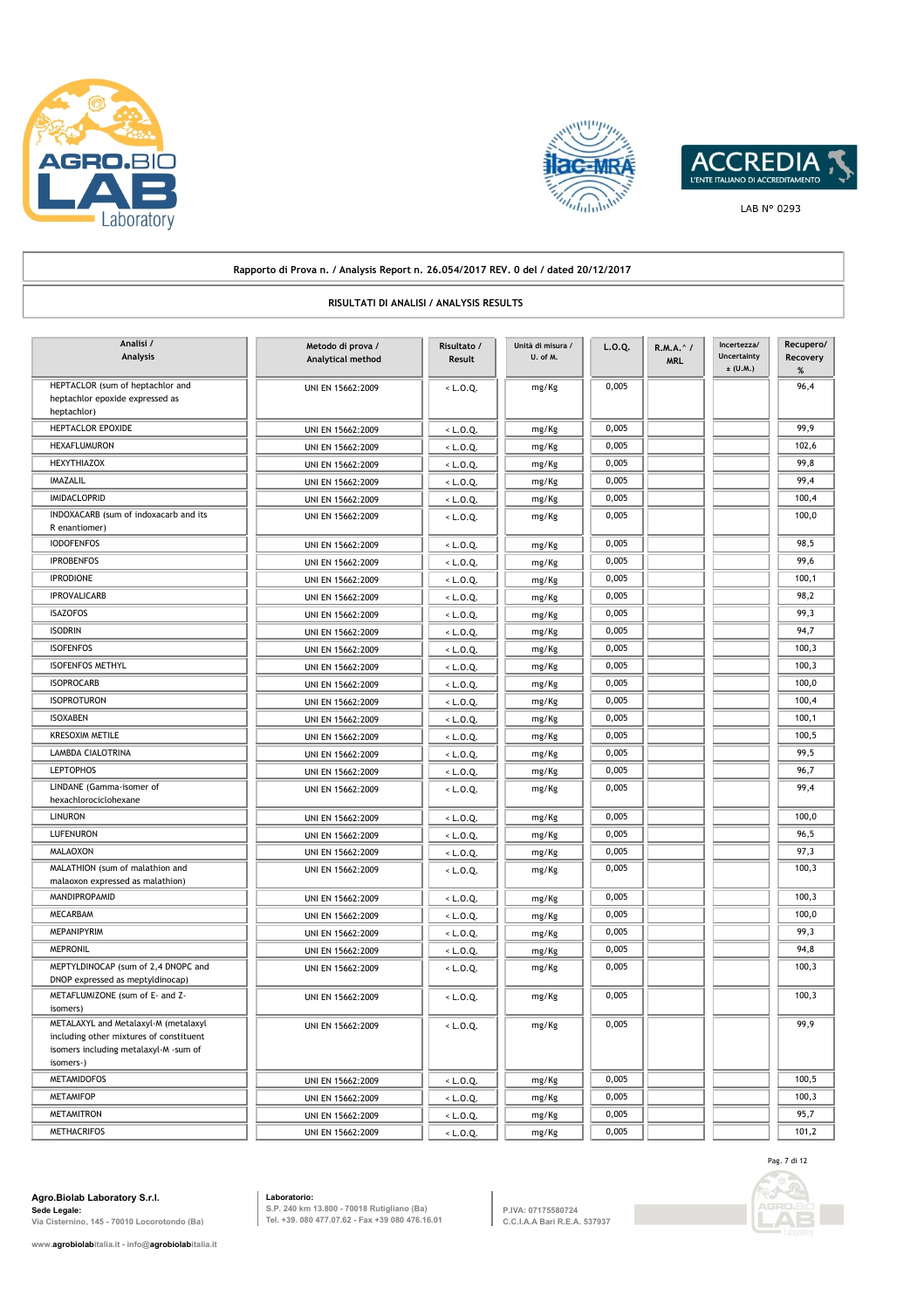





## **Rapporto di Prova n. / Analysis Report n. 26.054/2017 REV. 0 del / dated 20/12/2017 RISULTATI DI ANALISI / ANALYSIS RESULTS Metodo di prova / Analytical method Analisi / Analysis Risultato / Result L.O.Q. R.M.A.^ / MRL Incertezza/ Uncertainty ± (U.M.) Recupero/ Recovery % Unità di misura / U. of M.** METHIOCARB (sum of methiocarb and **UNIEN 15662:2009**  $\left\{\n\begin{array}{c}\n\end{array}\n\right.\n\left.\n\right\}$   $\left.\n\right.\n\left.\n\right\}$   $\left.\n\right.\n\left.\n\right\}$   $\left.\n\right.$   $\left.\n\right\}$   $\left.\n\right.$   $\left.\n\right.$   $\left.\n\right.$   $\left.\n\right.$   $\left.\n\right.$   $\left.\n\right.$   $\left.\n\right.$   $\left.\n\$ methiocarb sulfoxide and sulphone expressed as methiocarb) mg/Kg METHIURON UNI EN 15662:2009 < L.O.Q. mg/Kg 0,005 100,3 METHOMYL UNI EN 15662:2009 < L.O.Q. mg/Kg 0,005 100,9 METHOXURON UNI EN 15662:2009 < L.O.Q. mg/Kg 0,005 100,3 METHOXYFENOZIDE UNI EN 15662:2009 < L.O.Q. mg/Kg 0,005 100,4 METHYLDYMRON UNI EN 15662:2009 < L.O.Q. mg/Kg 0,005 100,3 METIDATION UNI EN 15662:2009 < L.O.Q. mg/Kg 0,005 99,7 METOBENZURON UNI EN 15662:2009 < L.O.Q. mg/Kg 0,005 100,3 METOBROMURON UNI EN 15662:2009 < L.O.Q. mg/Kg 0,005 96,4 METOLCARB UNI EN 15662:2009 < L.O.Q. mg/Kg 0,005 99,7 METOSSICLORO UNI EN 15662:2009 < L.O.Q. mg/Kg 0,005 95,9 METRAFENONE UNI EN 15662:2009 < L.O.Q. mg/Kg 0,005 99,4 METRIBUZIN UNI EN 15662:2009 < L.O.Q. mg/Kg 0,005 100,7 MEVINPHOS (sum of E-and Z-isomers) UNI EN 15662:2009 UNIEN 15662:2009 UNIEN 15662:2009 UNIEN 15662:2009 UNIEN 15662:2009 UNIEN 15662:2009 UNIEN 15662:2009 UNIEN 15662:2009 UNIEN 15662:2009 UNIEN 15662:2009 UNIEN 15662:2009 MICLOBUTANIL UNI EN 15662:2009 < L.O.Q. mg/Kg 0,005 100,1 MONOCROTOFOS UNI EN 15662:2009 < L.O.Q. mg/Kg 0,005 100,3 MONOLINURON UNI EN 15662:2009 < L.O.Q. mg/Kg 0,005 97,7 MONURON UNI EN 15662:2009  $\left\vert \left. \right. \right\vert$   $\left\vert \left. \right. \right. \left. \right\vert$   $\left\vert \left. \right. \right. \left. \right\vert$   $\left\vert \left. \right. \right\vert$   $\left\vert \left. \right. \right\vert$   $\left\vert \left. \right. \right\vert$   $\left\vert \left. \right. \right\vert$   $\left\vert \left. \right. \right.$   $\left\vert \left. \right. \right.$   $\left\vert \left. \right. \right.$   $\left\vert \left. \right. \right.$  MORPHOTHION UNI EN 15662:2009 < L.O.Q. mg/Kg 0,005 98,2 NALED | | UNI EN 15662:2009 | | < L.O.Q. | | mg/Kg | | 0,005 | | | | | | 96,7 NAPROPAMIDE UNI EN 15662:2009 < L.O.Q. mg/Kg 0,005 99,6 NEBURON UNI EN 15662:2009 < L.O.Q. mg/Kg 0,005 95,8 NITROFEN UNI EN 15662:2009 < L.O.Q. mg/Kg 0,005 100,8 NITROTHAL-ISOPROPYL UNI EN 15662:2009 < L.O.Q. mg/Kg 0,005 100,3 NORFLURAZON UNI EN 15662:2009 < L.O.Q. mg/Kg 0,005 95,9 NOVALURON UNI EN 15662:2009 < L.O.Q. mg/Kg 0,005 98,3 NUARIMOL UNI EN 15662:2009 < L.O.Q. mg/Kg 0,005 99,8 OFURACE UNI EN 15662:2009 < L.O.Q. mg/Kg 0,005 99,8 UNI EN 15662:2009 < L.O.Q. OMETHOATE mg/Kg 0,005 -- OXADIAZON UNI EN 15662:2009 < L.O.Q. mg/Kg 0,005 89,0 OXADIXIL UNI EN 15662:2009 < L.O.Q. mg/Kg 0,005 99,8 OXAMYL UNI EN 15662:2009 < L.O.Q. mg/Kg 0,005 96,2 OXIFLUORFEN UNI EN 15662:2009 < L.O.Q. mg/Kg 0,005 99,7 OXYDEMETON-METHYL (sum of The UNI EN 15662:2009 UNI EN 15662:2009 US L.O.O. 0,005 0,005 102,4 oxydemethon methyl and demethon S-methylsulphone expressed as oxydemethon methyl) mg/Kg PACLOBUTRAZOLO UNI EN 15662:2009 UNI EN 15662:2009 | < L.O.Q. | mg/Kg 0,005 | 97,7 PARAFLURON UNI EN 15662:2009 < L.O.Q. mg/Kg 0,005 100,3 PARAOXON ETILE | | UNI EN 15662:2009 | < L.O.Q. | | mg/Kg | | 0,005 | | | | 100,4 PARAOXON METHYL UNI EN 15662:2009 < L.O.Q. mg/Kg 0,005 97,3

PARATHION ETHYL UNI EN 15662:2009 < L.O.Q. mg/Kg 0,005 100,0

**Agro.Biolab Laboratory S.r.l. Sede Legale: Via Cisternino, 145 - 70010 Locorotondo (Ba)**

**www.agrobiolabitalia.it - info@agrobiolabitalia.it**

**Laboratorio: S.P. 240 km 13.800 - 70018 Rutigliano (Ba) Tel. +39. 080 477.07.62 - Fax +39 080 476.16.01**

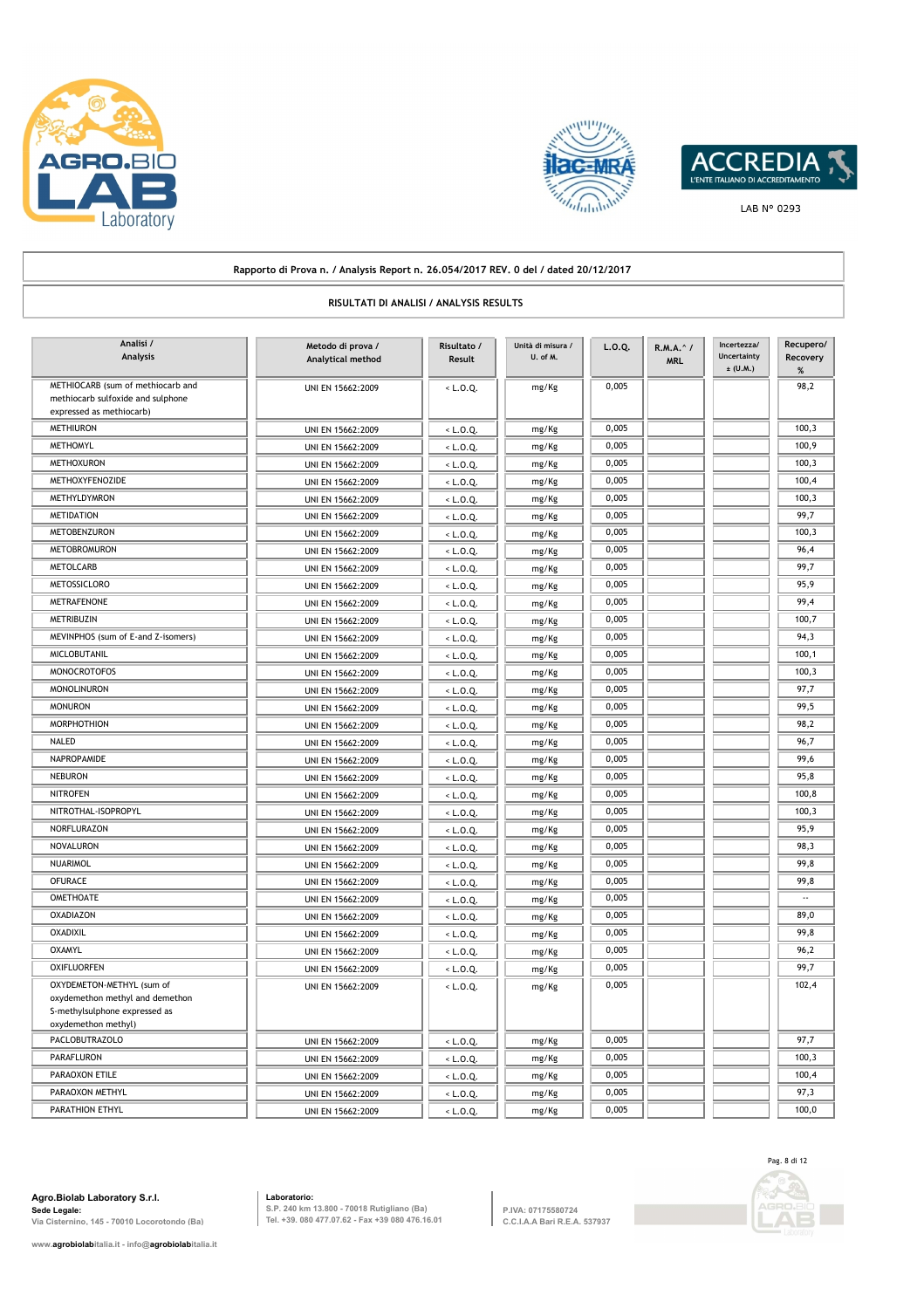





#### **Rapporto di Prova n. / Analysis Report n. 26.054/2017 REV. 0 del / dated 20/12/2017 RISULTATI DI ANALISI / ANALYSIS RESULTS Metodo di prova / Analytical method Analisi / Analysis Risultato / Result L.O.Q. R.M.A.^ / MRL Incertezza/ Uncertainty ± (U.M.) Recupero/ Recovery % Unità di misura / U. of M.** PARATHION METHYL (sum of | | UNI EN 15662:2009 | | < L.O.Q. | | mg/Kg | | 0,005 | | | | | | 89,0 parathion-methyl and paraoxon-methyl expressed as parathion methyl) mg/Kg PENCONAZOLO UNI EN 15662:2009 < L.O.Q. mg/Kg 0,005 100,5 PENCYCURON UNI EN 15662:2009 < L.O.Q. mg/Kg 0,005 99,6 PENDIMETHALIN UNI EN 15662:2009 < L.O.Q. mg/Kg 0,005 100,5 PENTACHLORANISOLE UNI EN 15662:2009 <br/>
UNI EN 15662:2009 <br/>  $\begin{array}{|c|c|c|c|c|c|c|c|c|} \hline \end{array}$  mg/Kg 0,005 0,005 101,2 PENTACHLOROANILIN UNI EN 15662:2009 < L.O.Q. mg/Kg 0,005 99,3 PENTACHLOROBENZENE UNI EN 15662:2009 < L.O.Q. mg/Kg 0,005 97,7 PENTACHLOROPHENOL UNI EN 15662:2009 < L.O.Q. mg/Kg 0,005 95,9 PENTHIOPYRAD UNI EN 15662:2009 < L.O.Q. mg/Kg 0,005 100,3 PERMETHRIN (sum of isomers) UNI EN 15662:2009 | < L.O.Q. | mg/Kg 0,005 | | 100,1 PERTHAN UNI EN 15662:2009 < L.O.Q. mg/Kg 0,005 94,2 PHENKAPTON UNI EN 15662:2009 < L.O.Q. mg/Kg 0,005 96,9 PHENMEDIPHAM UNI EN 15662:2009 < L.O.Q. mg/Kg 0,005 101,3 PHENOBENZURON UNI EN 15662:2009 < L.O.Q. mg/Kg 0,005 100,3 PHENTHOATE UNI EN 15662:2009 < L.O.Q. mg/Kg 0,005 100,5 PHORATE (sum of phorate, its oxygen UNI EN 15662:2009 | <L.O.Q. | mg/Kg | 0,005 | 99,5 analogue and their sulfones expressed as phorate) mg/Kg PHOSMET (phosmet and phosmet oxon UNI EN 15662:2009  $\left\vert \left( \begin{array}{ccc} 1.0.01 & 0.005 \\ 0.005 & 0.005 \end{array} \right) \right\vert$  95,8 expressed as phosmet) mg/Kg PICOLINAFEN UNI EN 15662:2009 < L.O.Q. mg/Kg 0,005 95,9 PICOXYSTROBIN UNI EN 15662:2009 < L.O.Q. mg/Kg 0,005 99,7 PIPERONYL BUTOXIDE | | UNI EN 15662:2009 | | < L.O.Q. | | mg/Kg | | 0,005 | | | | 99,8 PIRAZOFOS UNI EN 15662:2009 < L.O.Q. mg/Kg 0,005 99,7 PIRIFENOX UNI EN 15662:2009 < L.O.Q. mg/Kg 0,005 100,3 PIRIMICARB (sum of pirimicarb and UNI EN 15662:2009  $\sqrt{2.000 \times 10^{-4} \text{ kg/m}^2}$   $\sqrt{99.1 \times 10^{-4} \text{ kg/m}^2}}$   $\sqrt{99.1 \times 10^{-4} \text{ kg/m}^2}$   $\sqrt{99.1 \times 10^{-4} \text{ kg/m}^2}$   $\sqrt{99.1 \times 10^{-4} \text{ kg/m}^2}}$   $\sqrt{99.1 \times 10^{-4} \text{ kg/m}^2}$   $\sqrt{99$ desmethyl pirimicarb expressed as pirimicarb) mg/Kg PIRIMIFOS ETILE **199,3** UNI EN 15662:2009  $\leq$  L.O.Q. mg/Kg 0,005  $\leq$  0,005  $\leq$  99,3 PIRIMIFOS METILE UNI EN 15662:2009 < L.O.Q. mg/Kg 0,005 100,1 PIRIMITHATE UNI EN 15662:2009 < L.O.Q. mg/Kg 0,005 97,7 PROCHLORAZ (sum of prochloraz and its UNI EN 15662:2009  $\left\{\left.\right. \right. &\left. \right. &\left. \right. &\left. &\right. &\left. &\right. &\left. &\right. &\left. &\right. &\left. &\right. &\left. &\right. &\left. &\right. &\left. &\right. &\left. &\right. &\left. &\right. &\left. &\right. &\left. &\right. &\left. &\right. &\left. &\right. &\left. &\right. &\left. &\right. &\left. &\right. &\left$ metabolites containing the 2,4,6-trichlorophenol moiety expressed as prochloraz) mg/Kg PROCIMIDONE UNI EN 15662:2009 < L.O.Q. mg/Kg 0,005 100,6 PROFENOFOS UNI EN 15662:2009 < L.O.Q. mg/Kg 0,005 95,2 PROMECARB UNI EN 15662:2009 < L.O.Q. mg/Kg 0,005 97,9 PROPAMOCARB (sum of propamocarb UNI EN 15662:2009  $\left\lfloor \frac{1}{2} \cdot \frac{1}{2} \cdot \frac{1}{2} \cdot \frac{1}{2} \cdot \frac{1}{2} \cdot \frac{1}{2} \cdot \frac{1}{2} \cdot \frac{1}{2} \cdot \frac{1}{2} \cdot \frac{1}{2} \cdot \frac{1}{2} \cdot \frac{1}{2} \cdot \frac{1}{2} \cdot \frac{1}{2} \cdot \frac{1}{2} \cdot \frac{1}{2} \cdot \frac{1}{2} \cdot \frac{1}{2} \cdot \frac{1$ and its salts expressed as propamocarb) mg/Kg PROPANIL UNI EN 15662:2009 < L.O.Q. mg/Kg 0,005 98,2 PROPARGITE UNI EN 15662:2009 < L.O.Q. mg/Kg 0,005 0.005 99,9 PROPICONAZOLO UNI EN 15662:2009 < L.O.Q. mg/Kg 0,005 99,9 99,9 PROPOXUR UNI EN 15662:2009 <br/>
UNI EN 15662:2009 <br/>
<br/>
<br/>
<br/>
<br/>
<br/>
<br/>
<br/>
<br/>
<br/>
<br/>
<br/>
<br/>
<br/>
<br/>
<br/>
LO.Q. Mg/Kg 0,005 100,3 100,3 100,3 PROPYZAMMIDE UNI EN 15662:2009  $\begin{array}{|c|c|c|c|c|c|}\hline \text{Weyl} & \text{mg/kg} & \text{0,005} \hline \end{array}$

PROQUINAZID UNI EN 15662:2009 < L.O.Q. mg/Kg 0,005 96,3

**Agro.Biolab Laboratory S.r.l. Sede Legale:**

**Via Cisternino, 145 - 70010 Locorotondo (Ba)**

**Laboratorio:**

**S.P. 240 km 13.800 - 70018 Rutigliano (Ba) Tel. +39. 080 477.07.62 - Fax +39 080 476.16.01** **P.IVA: 07175580724 C.C.I.A.A Bari R.E.A. 537937**



Pag. 9 di 12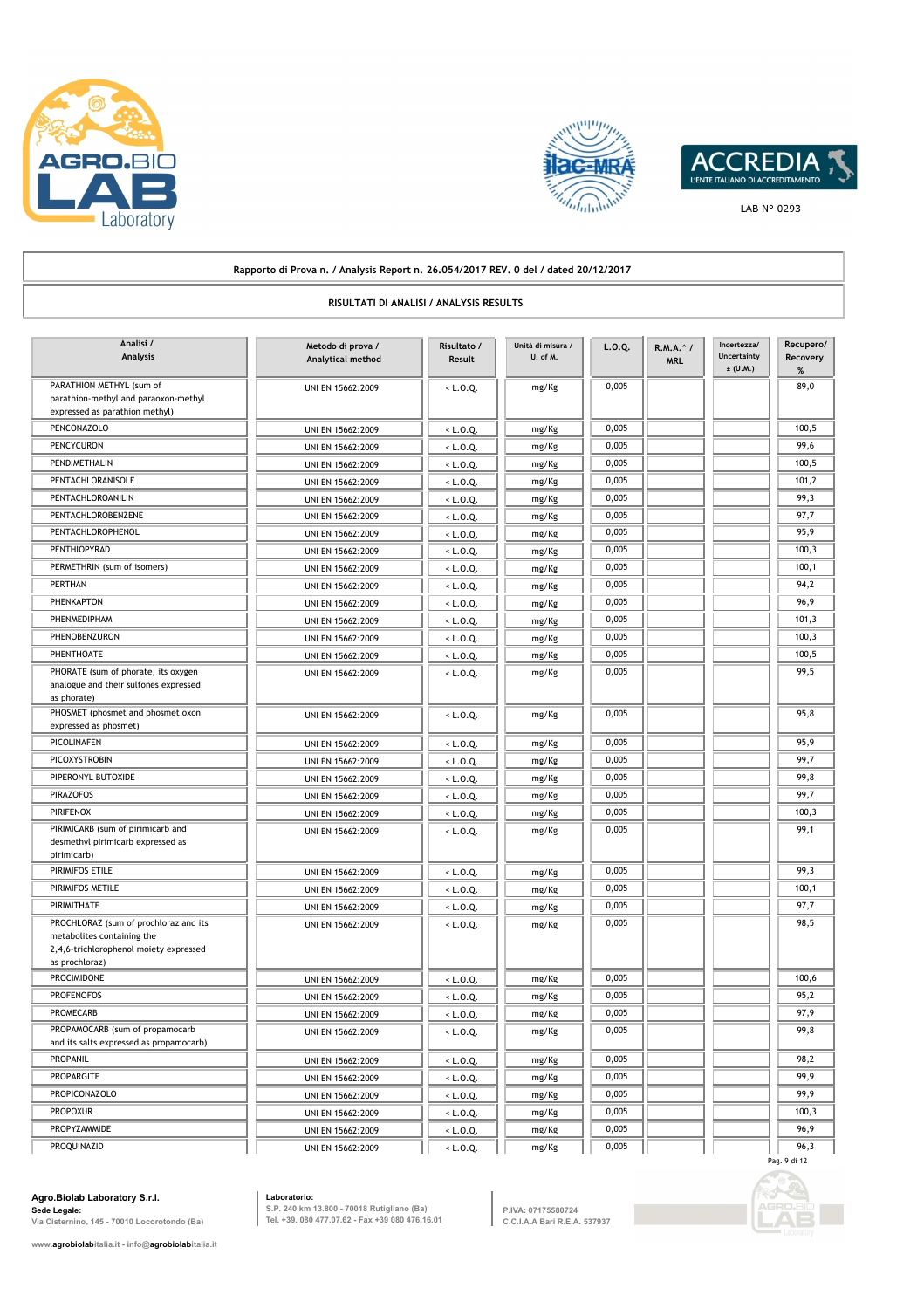





LAB N° 0293

## **Rapporto di Prova n. / Analysis Report n. 26.054/2017 REV. 0 del / dated 20/12/2017**

## **RISULTATI DI ANALISI / ANALYSIS RESULTS**

| Analisi /<br><b>Analysis</b>                                                                                                                                               | Metodo di prova /<br>Analytical method | Risultato /<br>Result | Unità di misura /<br>U. of M. | L.0.Q. | R.M.A. ^ /<br><b>MRL</b> | Incertezza/<br><b>Uncertainty</b><br>$±$ (U.M.) | Recupero/<br>Recovery<br>% |
|----------------------------------------------------------------------------------------------------------------------------------------------------------------------------|----------------------------------------|-----------------------|-------------------------------|--------|--------------------------|-------------------------------------------------|----------------------------|
| PROTHOATE                                                                                                                                                                  | UNI EN 15662:2009                      | $<$ L.O.Q.            | mg/Kg                         | 0,005  |                          |                                                 | 100,3                      |
| <b>PROTIOFOS</b>                                                                                                                                                           | UNI EN 15662:2009                      | $<$ L.O.Q.            | mg/Kg                         | 0,005  |                          |                                                 | 99,9                       |
| PYMETROZINE                                                                                                                                                                | UNI EN 15662:2009                      | $<$ L.O.Q.            | mg/Kg                         | 0,005  |                          |                                                 | 98,8                       |
| PYRACLOSTROBIN                                                                                                                                                             | UNI EN 15662:2009                      | $<$ L.O.Q.            | mg/Kg                         | 0,005  |                          |                                                 | 99,9                       |
| PYRIDABEN                                                                                                                                                                  | UNI EN 15662:2009                      | $<$ L.O.Q.            | mg/Kg                         | 0,005  |                          |                                                 | 99.9                       |
| PYRIDAFENTION                                                                                                                                                              | UNI EN 15662:2009                      | $<$ L.O.Q.            | mg/Kg                         | 0,005  |                          |                                                 | 99,8                       |
| PYRIDALYL                                                                                                                                                                  | UNI EN 15662:2009                      | < L.O.Q.              | mg/Kg                         | 0,005  |                          |                                                 | 96,4                       |
| PYRIDATE (sum of pyridate, its<br>hydrolysis product CL 9673<br>(6-chloro-4-hydroxy-3-phenylpyridazin)<br>and hydrolysable conjugates of CL 9673<br>expressed as pyridate) | UNI EN 15662:2009                      | $<$ L.O.Q.            | mg/Kg                         | 0,005  |                          |                                                 | 94,7                       |
| PYRIMETHANIL                                                                                                                                                               | UNI EN 15662:2009                      | $<$ L.O.Q.            | mg/Kg                         | 0,005  |                          |                                                 | 99,6                       |
| PYRIPROXYFEN                                                                                                                                                               | UNI EN 15662:2009                      | $<$ L.O.Q.            | mg/Kg                         | 0,005  |                          |                                                 | 95,6                       |
| QUINALFOS                                                                                                                                                                  | UNI EN 15662:2009                      | $<$ L.O.Q.            | mg/Kg                         | 0,005  |                          |                                                 | 100,0                      |
| QUINOXIFEN                                                                                                                                                                 | UNI EN 15662:2009                      | $<$ L.O.Q.            | mg/Kg                         | 0,005  |                          |                                                 | 99,9                       |
| QUINTOZENE (sum of quintozene and<br>pentachloro-aniline expressed as<br>quintozene)                                                                                       | UNI EN 15662:2009                      | $<$ L.O.Q.            | mg/Kg                         | 0,005  |                          |                                                 | 102,4                      |
| <b>ROTENONE</b>                                                                                                                                                            | UNI EN 15662:2009                      | $<$ L.O.Q.            | mg/Kg                         | 0,005  |                          |                                                 | 101,2                      |
| S421 (octachlorodipropyl ether)                                                                                                                                            | UNI EN 15662:2009                      | $<$ L.O.Q.            | mg/Kg                         | 0,005  |                          |                                                 | 95,3                       |
| <b>SIDURON</b>                                                                                                                                                             | UNI EN 15662:2009                      | $<$ L.O.Q.            | mg/Kg                         | 0,005  |                          |                                                 | 100,3                      |
| SILAFLUOFEN (OR SILANEOPHAN)                                                                                                                                               | UNI EN 15662:2009                      | $<$ L.O.Q.            | mg/Kg                         | 0,005  |                          |                                                 | 98,5                       |
| SPINOSAD (sum of spinosyn A and<br>spinosyn D, expressed as spinosad)                                                                                                      | UNI EN 15662:2009                      | $<$ L.O.Q.            | mg/Kg                         | 0,005  |                          |                                                 | 100,3                      |
| SPIRODICLOFEN                                                                                                                                                              | UNI EN 15662:2009                      | $<$ L.O.Q.            | mg/Kg                         | 0,005  |                          |                                                 | 100,4                      |
| SPIROMESIFEN                                                                                                                                                               | UNI EN 15662:2009                      | $<$ L.O.Q.            | mg/Kg                         | 0,005  |                          |                                                 | 102,4                      |
| SPIROTETRAMAT (and its 4 metabolites<br>BYI08330-enol, BYI08330-ketohydroxy,<br>BYI08330-monohydroxy, and BYI08330<br>enol-glucoside, expressed as<br>spirotetramat        | UNI EN 15662:2009                      | < L.O.Q.              | mg/Kg                         | 0,005  |                          |                                                 | 100,3                      |
| SPIROXAMINE (sum of isomers)                                                                                                                                               | UNI EN 15662:2009                      | $<$ L.O.Q.            | mg/Kg                         | 0,005  |                          |                                                 | 99,7                       |
| SULFENTRAZONE                                                                                                                                                              | UNI EN 15662:2009                      | $<$ L.O.Q.            | mg/Kg                         | 0,005  |                          |                                                 | 99,3                       |
| <b>SULFOTEP</b>                                                                                                                                                            | UNI EN 15662:2009                      | $<$ L.O.Q.            | mg/Kg                         | 0,005  |                          |                                                 | 99,3                       |
| <b>SULPROFOS</b>                                                                                                                                                           | UNI EN 15662:2009                      | $<$ L.O.Q.            | mg/Kg                         | 0,005  |                          |                                                 | 99,5                       |
| TAU-FLUVALINATE                                                                                                                                                            | UNI EN 15662:2009                      | $<$ L.O.Q.            | mg/Kg                         | 0,005  |                          |                                                 | 99,9                       |
| <b>TEBUCONAZOLO</b>                                                                                                                                                        | UNI EN 15662:2009                      | $<$ L.O.Q.            | mg/Kg                         | 0,005  |                          |                                                 | 99,9                       |
| <b>TEBUFENOZIDE</b>                                                                                                                                                        | UNI EN 15662:2009                      | $<$ L.O.Q.            | mg/Kg                         | 0,005  |                          |                                                 | 95,9                       |
| <b>TEBUFENPIRAD</b>                                                                                                                                                        | UNI EN 15662:2009                      | $<$ L.O.Q.            | mg/Kg                         | 0,005  |                          |                                                 | 99,9                       |
| <b>TECNAZENE</b>                                                                                                                                                           | UNI EN 15662:2009                      | $<$ L.O.Q.            | mg/Kg                         | 0,005  |                          |                                                 | 97,7                       |
| TEFLUBENZURON                                                                                                                                                              | UNI EN 15662:2009                      | $<$ L.O.Q.            | mg/Kg                         | 0,005  |                          |                                                 | 94,2                       |
| <b>TEFLUTRIN</b>                                                                                                                                                           | UNI EN 15662:2009                      | $<$ L.O.Q.            | mg/Kg                         | 0,005  |                          |                                                 | 100,8                      |
| <b>TEPP</b>                                                                                                                                                                | UNI EN 15662:2009                      | $<$ L.O.Q.            | mg/Kg                         | 0,005  |                          |                                                 | 99,9                       |
| TERBACIL                                                                                                                                                                   | UNI EN 15662:2009                      | $<$ L.O.Q.            | mg/Kg                         | 0,005  |                          |                                                 | 98,0                       |
| <b>TERBUFOS</b>                                                                                                                                                            | UNI EN 15662:2009                      | $<$ L.O.Q.            | mg/Kg                         | 0,005  |                          |                                                 | 99,4                       |
| TETRACHLORBENZENE-1,2,3,4                                                                                                                                                  | UNI EN 15662:2009                      | $<$ L.O.Q.            | mg/Kg                         | 0,005  |                          |                                                 | 100,3                      |

**Agro.Biolab Laboratory S.r.l. Sede Legale: Via Cisternino, 145 - 70010 Locorotondo (Ba)**

**Laboratorio: S.P. 240 km 13.800 - 70018 Rutigliano (Ba) Tel. +39. 080 477.07.62 - Fax +39 080 476.16.01**

**P.IVA: 07175580724 C.C.I.A.A Bari R.E.A. 537937**

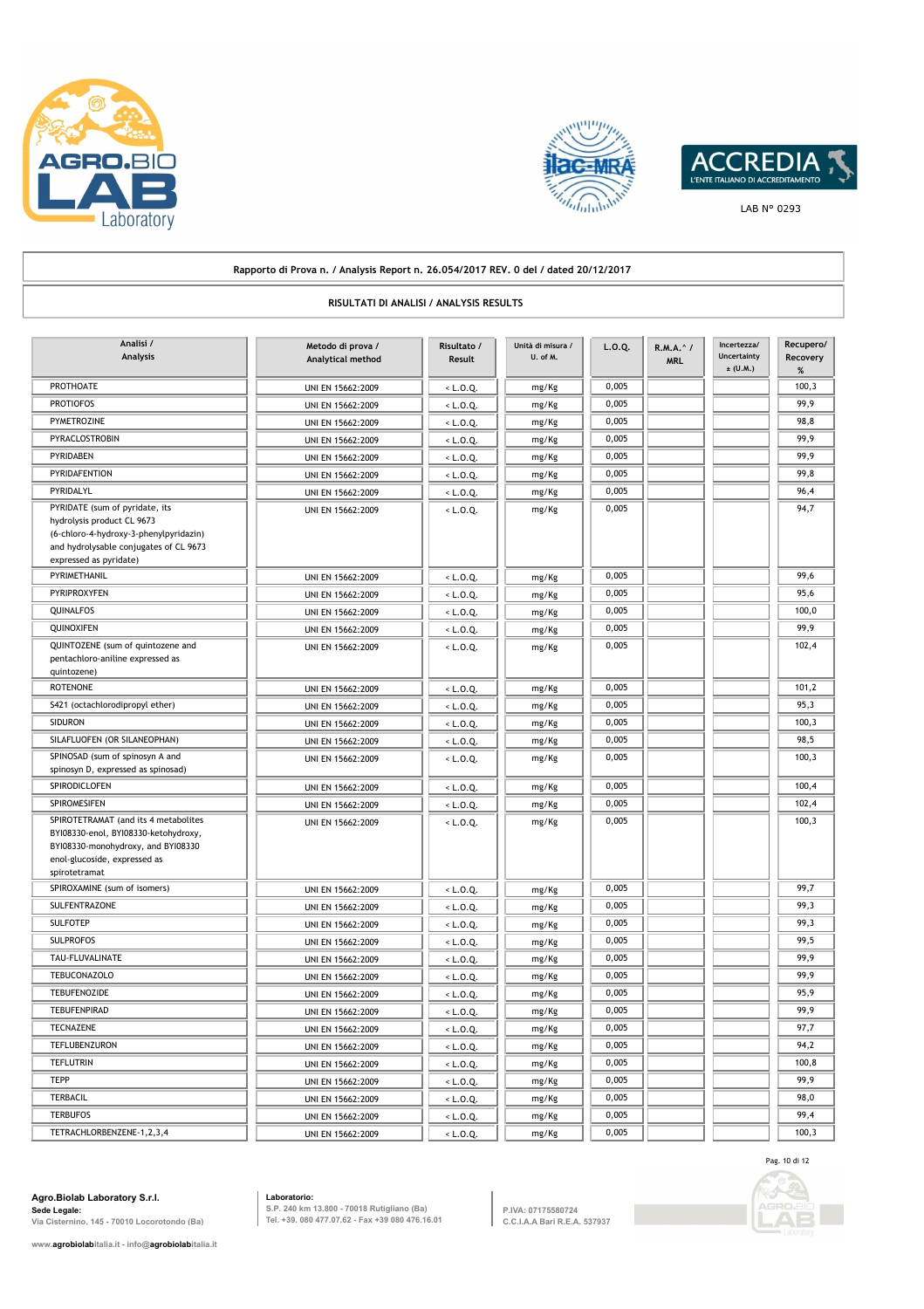





### **Rapporto di Prova n. / Analysis Report n. 26.054/2017 REV. 0 del / dated 20/12/2017 RISULTATI DI ANALISI / ANALYSIS RESULTS Metodo di prova / Analytical method Analisi / Analysis Risultato / Result L.O.Q. R.M.A.^ / MRL Incertezza/ Uncertainty**   $\pm$  (U.M.) **Recupero/ Recovery % Unità di misura / U. of M.** TETRACHLORBENZENE-1,2,3,5 UNI EN 15662:2009 (C.D.Q. mg/Kg 0,005 100,9 TETRACHLORBENZENE-1,2,4,5 UNI EN 15662:2009 < L.O.Q. mg/Kg 0,005 10005 1000,5 1000,5 TETRACLORVINFOS UNI EN 15662:2009 < L.O.Q. mg/Kg 0,005 100,2 TETRACONAZOLO UNI EN 15662:2009 < L.O.Q. mg/Kg 0,005 101,6 TETRADIFON UNI EN 15662:2009 < L.O.Q. mg/Kg 0,005 100,8 TETRAFLURON UNI EN 15662:2009 < L.O.Q. mg/Kg 0,005 100,3 TETRAMETRINA UNI EN 15662:2009 < L.O.Q. mg/Kg 0,005 99,8 TETRASUL **100,6** UNI EN 15662:2009 <br/>
UNI EN 15662:2009 <br/>  $L.0.Q$  mg/Kg 0,005 0,005 100,6 THIABENDAZOLE (thiabendazole + UNI EN 15662:2009 < L.O.Q. 0,005 0,005 100,4 5-hydroxythiabendazole) mg/Kg THIACLOPRID | | UNI EN 15662:2009 | | < L.O.Q. | | mg/Kg | | 0,005 | | | | | | 99,9 THIAMETHOXAM UNI EN 15662:2009 < L.O.Q. mg/Kg 0,005 99,3 THIDIAZURON UNI EN 15662:2009 < L.O.Q. mg/Kg 0,005 100,3 THIODICARB (Methomyl) UNI EN 15662:2009 | <L.O.Q. | mg/Kg | 0,005 | 100,3 THIOFANOX UNI EN 15662:2009 < L.O.Q. mg/Kg 0,005 100,5 THIOFANOX SULFONE UNI EN 15662:2009 < L.O.Q. mg/Kg 0,005 96,9 THIOFANOX SULFOXIDE | | UNI EN 15662:2009 | | <L.O.Q. | | mg/Kg | | 0,005 | | | | 99,9 THIOMETON UNI EN 15662:2009 < L.O.Q. mg/Kg 0,005 96,9 THIOPHANATE METHYL | | UNI EN 15662:2009 | | < L.O.Q. | | mg/Kg | | 0,005 | | | | | | 100,9 TOLCLOFOS METILE | | UNI EN 15662:2009 | | <L.O.Q. | | mg/Kg | | 0,005 || | | 99,9 TOLYLFLUANIDE (sum of tolylfluanid and the UNI EN 15662:2009  $\left\vert \left( \begin{array}{ccc} 1 & 0.005 \\ 0.005 & 0.005 \end{array} \right) \right\vert$  97,4 and dimethylaminosulfotoluidide expressed as tolylfluanid) mg/Kg TRALOMETRINA UNI EN 15662:2009 < L.O.Q. mg/Kg 0,005 99,9 TRANS CLORDANO UNI EN 15662:2009 UNI EN 15662:2009 | < L.O.Q. | mg/Kg 0,005 | 99,7 TRANSFLUTHRIN UNI EN 15662:2009 UNI EN 15662:2009 | < L.O.Q. | mg/Kg 0,005 | 99,8 TRIADIMEFON UNI EN 15662:2009 UNI EN 15662:2009 | <L.O.Q. | mg/Kg 0,005 | 99,5 TRIADIMENOL (any ratio of constituent UNI EN 15662:2009 UNI EN 15662:2009 US ALLO.Q. isomers) mg/Kg TRIAMIPHOS UNI EN 15662:2009 < L.O.Q. mg/Kg 0,005 101,0 TRIAZAMATE UNI EN 15662:2009 < L.O.Q. mg/Kg 0,005 99,4 TRIAZOFOS UNI EN 15662:2009 < L.O.Q. mg/Kg 0,005 100,8 TRICHLORONAT UNI EN 15662:2009 < L.O.Q. mg/Kg 0,005 99,4 TRICICLAZOLO UNI EN 15662:2009 < L.O.Q. mg/Kg 0,005 97,0 TRICLORFON UNI EN 15662:2009 < L.O.Q. mg/Kg 0,005 99,1 TRIDEMORPH UNI EN 15662:2009 < L.O.Q. mg/Kg 0,005 99,4 TRIFLOXYSTROBIN UNI EN 15662:2009 < L.O.Q. mg/Kg 0,005 99,9 TRIFLUMIZOLE (triflumizole and UNI EN 15662:2009  $\leq L.0.0$ . 0,005 0.005 97,7 metabolite N- (4-chloro-2-trifluoromethylphenyl) N-propoxyacetamidine expressed as triflumizole) mg/Kg TRIFLUMURON UNI EN 15662:2009 | < L.O.Q. | mg/Kg 0,005 | 99,3 TRIFLURALIN UNI EN 15662:2009 | < L.O.Q. | mg/Kg 0,005 | 99,6 TRITICONAZOLE UNI EN 15662:2009  $\leftarrow$  L.O.Q. mg/Kg 0,005 005 99,7 UNICONAZOLE UNI EN 15662:2009 <br/>
UNICONAZOLE UNI EN 15662:2009 <br/>
<br/>
<br/>
<br/>
<br/>
UNICONAZOLE 102,6

VALIFENALATE UNI EN 15662:2009 < L.O.Q. mg/Kg 0,005 100,3

**Agro.Biolab Laboratory S.r.l. Sede Legale: Via Cisternino, 145 - 70010 Locorotondo (Ba)**

**Laboratorio: S.P. 240 km 13.800 - 70018 Rutigliano (Ba) Tel. +39. 080 477.07.62 - Fax +39 080 476.16.01**

**P.IVA: 07175580724 C.C.I.A.A Bari R.E.A. 537937**



Pag. 11 di 12